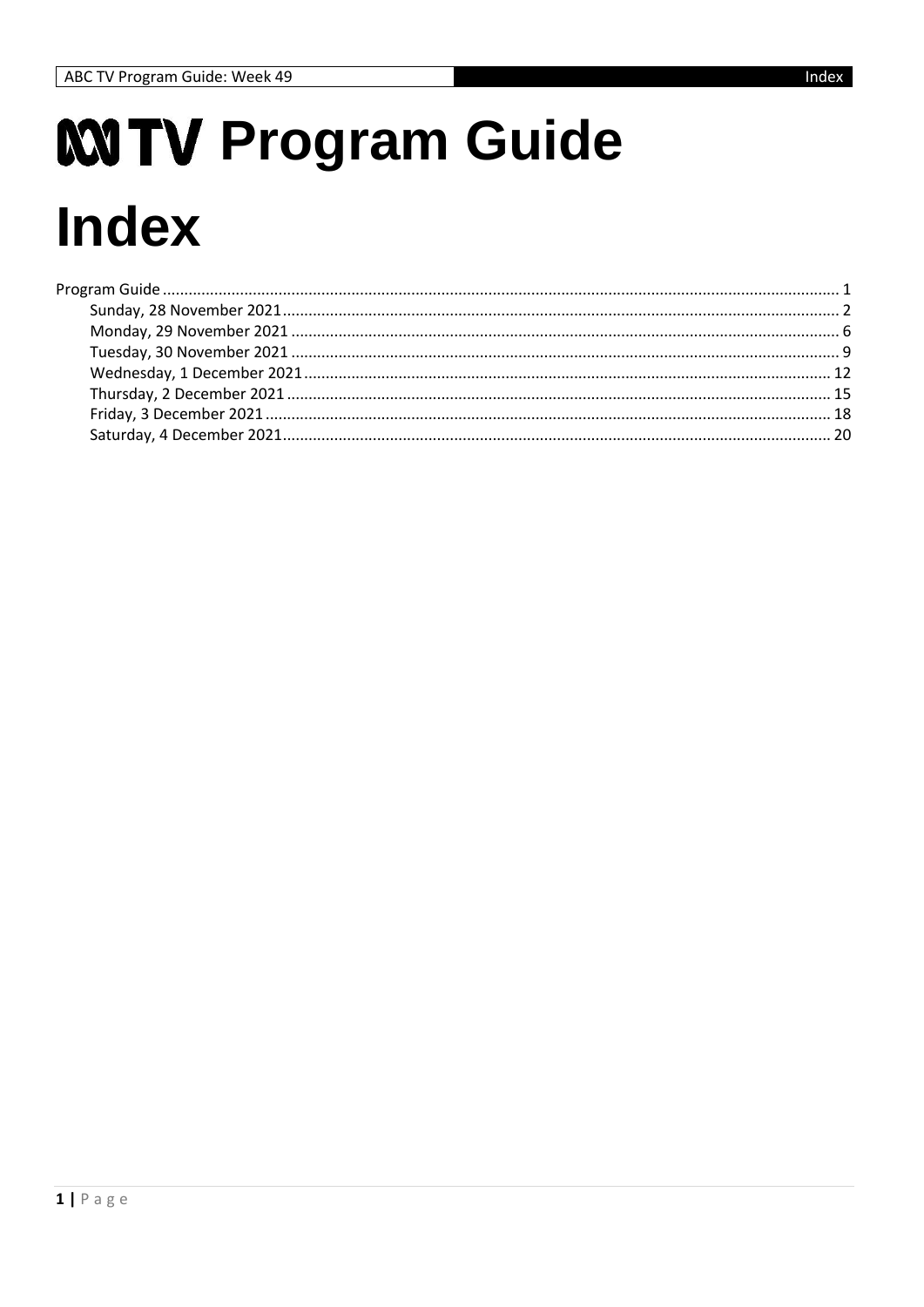## <span id="page-1-0"></span>**Sunday, 28 November 2021**

| 6:00am  | rage<br>(CC, PG)<br>Keep the party vibe going with wall-to-wall music videos, from new releases to classics<br>and the long-forgotten.                                                                                                                                                                                                                                                                                                         |
|---------|------------------------------------------------------------------------------------------------------------------------------------------------------------------------------------------------------------------------------------------------------------------------------------------------------------------------------------------------------------------------------------------------------------------------------------------------|
| 7:00am  | <b>Weekend Breakfast</b><br>(CC)<br>Ease into your Sunday with an intelligent and engaging mix of news, updated<br>information, in-depth analysis, interviews, politics and weather. Presented by Johanna<br>Nicholson and Fauziah Ibrahim plus sport with Jared Coote.                                                                                                                                                                        |
| 9:00am  | <b>Insiders</b><br>(CC)<br>For 20 years Insiders has brought you the big political stories. David Speers talks to the<br>key players and the panel unpack the latest in federal politics including the COVID<br>response, vaccine rollout and economic recovery.                                                                                                                                                                               |
| 10:00am | <b>Offsiders</b><br>(CC)<br>Kelli Underwood and the panel discuss all the sporting action from the week including<br>the A-League Mens, WBBL and the summer of cricket plus the count down to the Ashes,<br>NBL, WNBL and A-League Womens.                                                                                                                                                                                                     |
| 10:30am | The World This Week<br>(CC, Repeat)<br>Beverley O'Connor presents the week's best international stories from an Australian<br>perspective, as seen by ABC News reporters posted in Europe, North America, the<br>Middle East, North Asia, South Asia and the Pacific.                                                                                                                                                                          |
| 11:00am | <b>Compass: Fire, Flood and Resilience</b><br>(CC,AD,Repeat,G,Aboriginal and Torres Strait Islander viewers are advised that the<br>following program contains images and voices of people who have died)<br>Lismore is one of the most socially and religiously diverse parts of Australia. From<br>traditional owners, to Buddhists, Catholics - to Knitting-Nanna activists, care for their<br>environment is at the heart of what they do. |
| 11:30am | Songs of Praise: Advent 1 - Christingle<br>(CC, Repeat, G)<br>Josie d'Arby joins the archbishop of Canterbury, who shares his thoughts on the<br>significance of the Christingle tradition in modern times, as well as some poignant<br>personal memories of feeling lonely at Christmas as a child.                                                                                                                                           |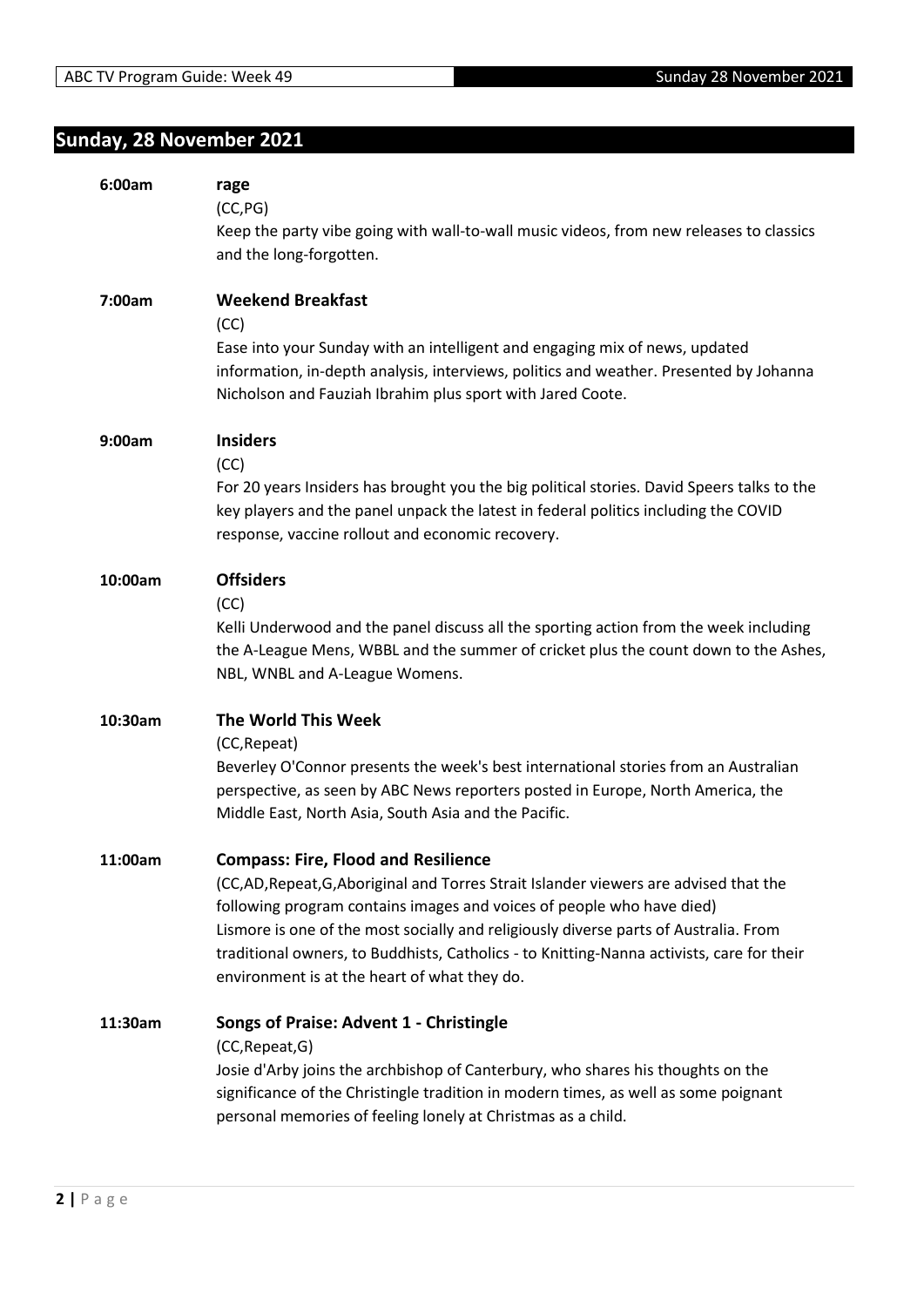| 12:00pm | <b>ABC News at Noon</b><br>(CC)<br>Miriam Corowa presents the latest from ABC News, following today's top stories and<br>coverage of events as they unfold. Plus original reporting, expert analysis and all the<br>updated news, sport, weather and information you need.    |
|---------|-------------------------------------------------------------------------------------------------------------------------------------------------------------------------------------------------------------------------------------------------------------------------------|
| 12:30pm | Landline<br>(CC)<br>In 2021 Landline turns 30, celebrating three decades telling the stories of farmers,<br>businesses and communities from Australia's rural and regional heartland. Hosted by<br>award-winning journalist Pip Courtney.                                     |
| 1:30pm  | <b>Gardening Australia</b><br>(CC,AD,Repeat,G)<br>Inspiring, entertaining and full of practical advice, join Costa Georgiadis and the team as<br>they unearth gardening ideas, meet avid gardeners and look at some of the most<br>inspiring gardens from across the country. |
| 2:30pm  | <b>Pilgrimage: The Road To Rome</b><br>(CC,AD,Repeat,G)<br>In this first episode, the intrepid eight arrive in Martigny, Switzerland, and find out for<br>the first time who will be sharing their pilgrim adventure.                                                         |
| 3:30pm  | <b>Rick Stein's Secret France</b><br>(CC, Repeat, G)<br>Rick continues on to the sunnier climes of the Mediterranean, where he explores the<br>French-Catalan legacy of Roussilon on the foothills of the Pyrenees next to the Spanish<br>border.                             |
| 4:30pm  | Everyone's A Critic: National Gallery of Victoria - International Collection<br>(CC, Repeat, PG)<br>This week the critics visit the National Gallery of Victoria (NGV), Melbourne. Founded in<br>1861, the NGV is the oldest and most visited gallery in Australia.           |
| 5:00pm  | <b>Art Works</b><br>(CC, Repeat)<br>Art Works is dedicated to exploring the full spectrum of the arts in Australia. Hosted by<br>arts broadcaster Namila Benson, Art Works will reset the national artistic conversation<br>featuring a palette of ideas for everyone.        |
| 5:30pm  | <b>The Sound</b><br>(CC)<br>Celebrating the movers and shakers of the Australian music scene, showcasing some of<br>the country's best musicians with exclusive live performances and interviews.                                                                             |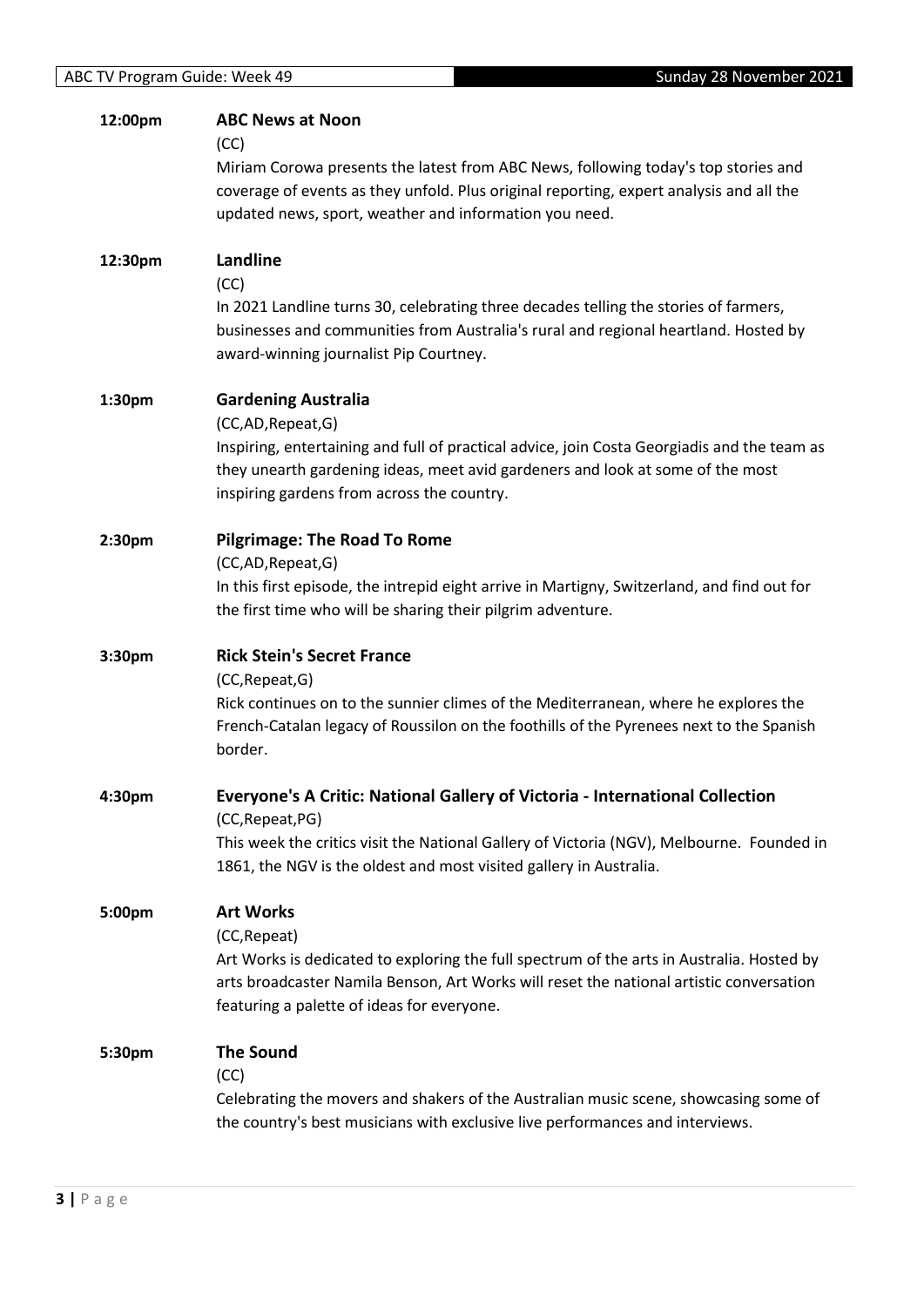| 6:00pm  | <b>Antiques Roadshow</b><br>(CC,G)<br>Fiona Bruce and the Roadshow team visit more of Britain's most sumptuous and unusual<br>locations, inviting the public to bring their antiques for examination and share stories of<br>how they came to own them.                                                                                                   |
|---------|-----------------------------------------------------------------------------------------------------------------------------------------------------------------------------------------------------------------------------------------------------------------------------------------------------------------------------------------------------------|
| 7:00pm  | <b>ABC News Sunday</b><br>(CC)                                                                                                                                                                                                                                                                                                                            |
| 7:40pm  | Death In Paradise: Wish You Weren't Here<br>(CC,AD,Repeat,PG)<br>DI Jack Mooney and the team are mystified when Catrina McVey, the presenter of TV<br>holiday programme Hot Shots, is found washed up on the shore near her Paradise Bay<br>hotel.                                                                                                        |
| 8:40pm  | <b>Total Control</b><br>(CC,AD,MA,Coarse Language)<br>It's the day of the election - Alex and her team make a final push to win over the voters<br>of Freeman, but a family emergency sends the campaign into chaos. With Alex's chances<br>dashed, Rachel takes matters into her own hands.                                                              |
| 9:35pm  | <b>Noughts And Crosses</b><br>(CC,AD,M,Adult Themes, Coarse Language, Violence)<br>As Albion is shaken by the aftermath of events at Demwa Hospital, Sephy's makes a<br>mistake that changes Callum's life forever.                                                                                                                                       |
| 10:30pm | <b>Stateless: The Seventh Circle</b><br>(CC, Repeat, M, Adult Themes, Coarse Language, Sex Scenes, Violence) Final<br>Margot makes an important discovery that leads her to believe Sofie is imprisoned at<br>Barton. Clare cuts a deal with Ameer that will change his and Mina's futures. Cam faces<br>the repercussions of his past decisions. (Final) |
| 11:30pm | <b>Talking Heads: Bed Among The Lentils</b><br>(CC, Repeat, PG)<br>Susan is not cut out to be the vicar's wife. When she meets Mr. Ramesh in his shop, she<br>discovers what else life can offer.                                                                                                                                                         |
| 12:15am | Silent Witness: Lift Up Your Hearts (Part Two)<br>(CC, Repeat, M, Adult Themes, Drug Use, Violence)<br>When tragedy strikes close to home, it puts head teacher Noah Taylor on a collision<br>course with the criminals responsible. Can the Lyell team help him stop the cycle of<br>violence?                                                           |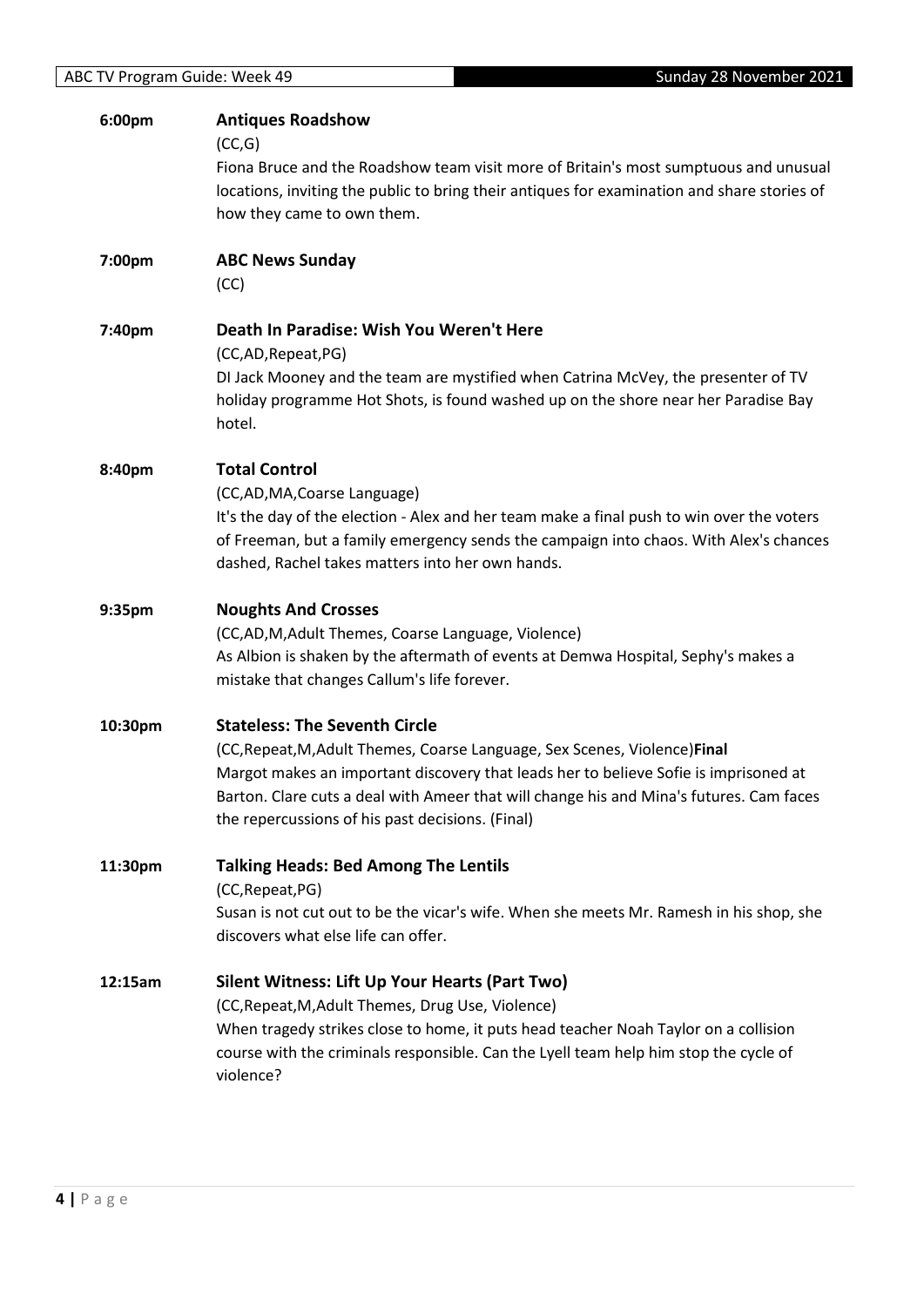| 1:15am | <b>Endeavour: Striker</b><br>(CC, Repeat)<br>It's the start of 1971. Though wearied from the events of the past year, there's no chance<br>of 'light duties' at the CID - crestfallen and rarely without a scotch in-hand, Endeavour<br>finds himself right back in the thick of it.                                                                    |
|--------|---------------------------------------------------------------------------------------------------------------------------------------------------------------------------------------------------------------------------------------------------------------------------------------------------------------------------------------------------------|
| 2:45am | rage<br>(MA, Rage Warning - Adult Themes, Coarse Language, Drug Use, Horror, Nudity, Sex<br>References, Violence)<br>Australia's longest running music TV show, rage is home to the biggest vault of music<br>videos from a diverse range of artists, genres and eras. We curate the best clips of all<br>time to surprise and entertain you for hours. |
| 3:55am | Death In Paradise: Wish You Weren't Here<br>(CC,AD, Repeat, PG)<br>DI Jack Mooney and the team are mystified when Catrina McVey, the presenter of TV<br>holiday programme Hot Shots, is found washed up on the shore near her Paradise Bay<br>hotel.                                                                                                    |
| 4:55am | <b>Insiders</b><br>(CC, Repeat)<br>For 20 years Insiders has brought you the big political stories. David Speers talks to the<br>key players and the panel unpack the latest in federal politics including the COVID<br>response, vaccine rollout and economic recovery.                                                                                |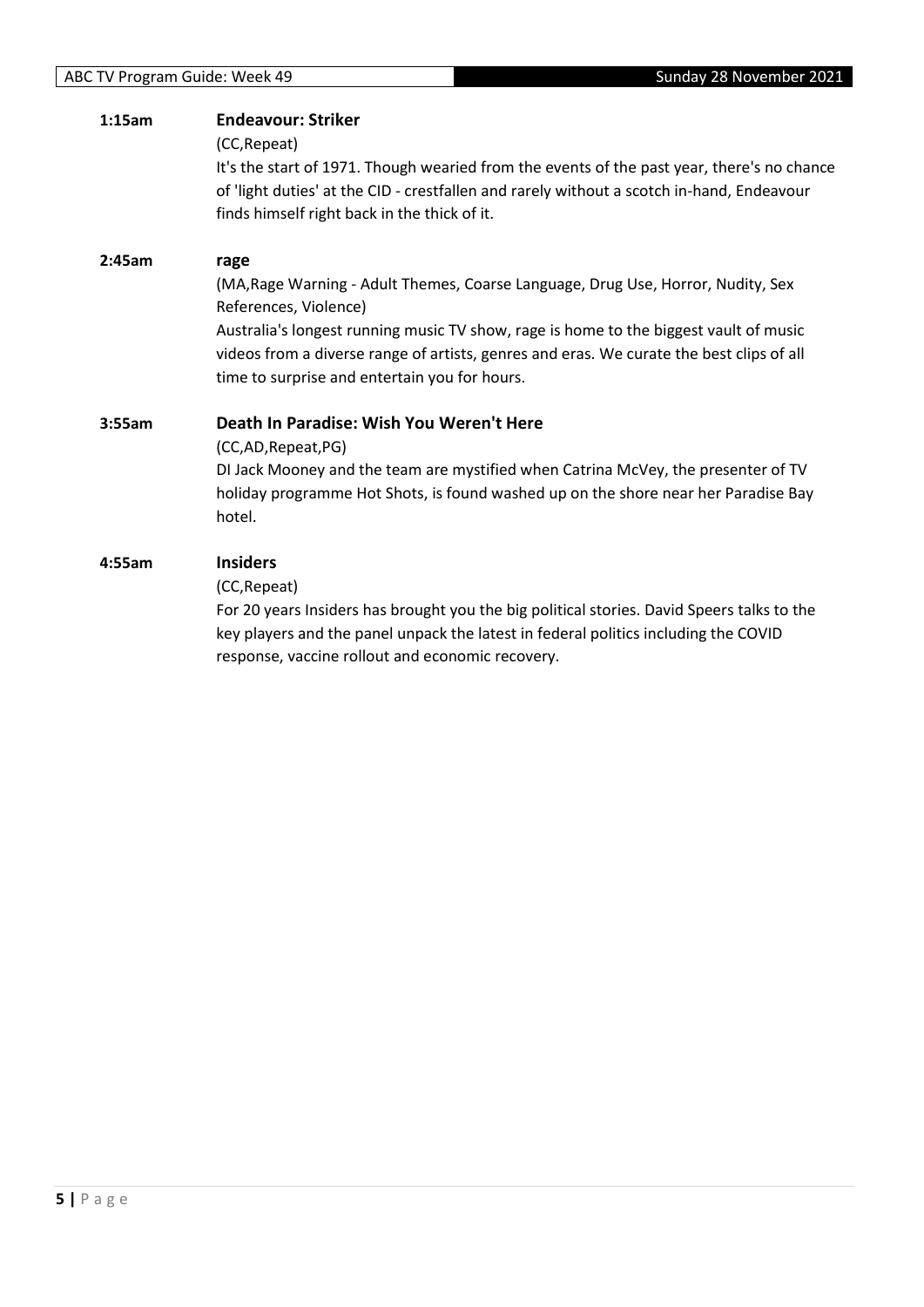## <span id="page-5-0"></span>**Monday, 29 November 2021**

| 6:00am             | <b>News Breakfast</b><br>(CC)                                                                                                                                        |
|--------------------|----------------------------------------------------------------------------------------------------------------------------------------------------------------------|
| 9:00am             | <b>ABC News Mornings</b>                                                                                                                                             |
|                    | (CC)                                                                                                                                                                 |
| 10:00am            | Landline                                                                                                                                                             |
|                    | (CC, Repeat)                                                                                                                                                         |
| 11:00am            | <b>The Great Acceleration</b>                                                                                                                                        |
|                    | (CC, Repeat, G)                                                                                                                                                      |
| 12:00pm            | <b>ABC News At Noon</b>                                                                                                                                              |
|                    | (CC)                                                                                                                                                                 |
| 1:00pm             | <b>The Larkins</b>                                                                                                                                                   |
|                    | (CC, PG)                                                                                                                                                             |
| 2:00pm             | <b>Parliament Question Time</b>                                                                                                                                      |
|                    | (CC)                                                                                                                                                                 |
| 3:15 <sub>pm</sub> | <b>ABC News Afternoons</b>                                                                                                                                           |
|                    | (CC)                                                                                                                                                                 |
| 4:10 <sub>pm</sub> | <b>Think Tank</b>                                                                                                                                                    |
|                    | (CC, Repeat, PG)                                                                                                                                                     |
| 5:10pm             | <b>Grand Designs Australia</b>                                                                                                                                       |
|                    | (CC, Repeat, G)                                                                                                                                                      |
| 6:00pm             | <b>The Drum</b>                                                                                                                                                      |
|                    | (CC)                                                                                                                                                                 |
|                    | Ellen Fanning and Julia Baird host smart and respectful conversations about the issues<br>impacting people's lives in the show that values expertise above opinions. |
| 7:00pm             | <b>ABC News</b>                                                                                                                                                      |
|                    | (CC)                                                                                                                                                                 |
|                    |                                                                                                                                                                      |
| 7:30pm             | 7.30                                                                                                                                                                 |
|                    | (CC)                                                                                                                                                                 |
|                    | Australia's leading nightly public affairs program, bringing you more exclusive                                                                                      |
|                    | investigations and real life stories of extraordinary Australians. Plus a unique perspective                                                                         |
|                    | on the issues of the day. Presented by Leigh Sales.                                                                                                                  |
| 8:00pm             | <b>Australian Story Summer Series</b>                                                                                                                                |
|                    | (CC,AD,Repeat)                                                                                                                                                       |
|                    | Nathan Cavaleri was seven years old when he found international fame as a prodigy on                                                                                 |
|                    | the blues guitar. Now at 38, he talks about the childhood stardom that both inspired and                                                                             |
|                    | haunted him.                                                                                                                                                         |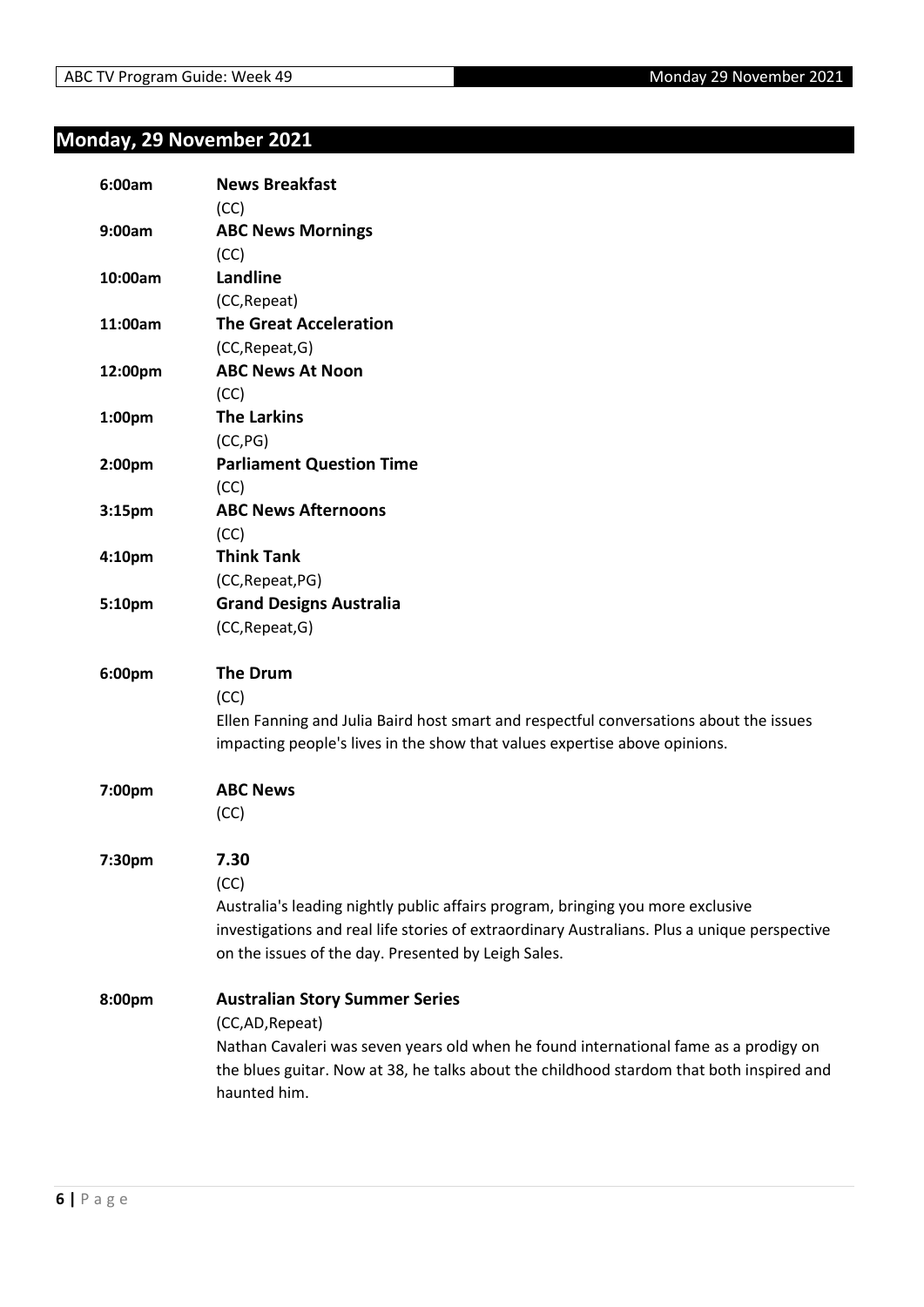| 8:30pm                              | Universe With Brian Cox: Island of Light: The Milky Way<br>(CC,G)                                                                                                                                                                                                                                                                                                                                         |
|-------------------------------------|-----------------------------------------------------------------------------------------------------------------------------------------------------------------------------------------------------------------------------------------------------------------------------------------------------------------------------------------------------------------------------------------------------------|
| <i><b>*Brand New</b></i><br>Series* | Professor Brian Cox continues his epic exploration of the cosmos by exploring the faint<br>band of light that sweeps across the night sky - our own galaxy, the Milky Way.                                                                                                                                                                                                                                |
| 9:30pm                              | <b>Media Watch</b><br>(CC, PG)<br>Australia's leading forum for media analysis and comment, bringing you a fearless<br>critique of the week's journalism. Presented by Paul Barry.                                                                                                                                                                                                                        |
| 9:45pm                              | <b>The Wimbledon Kidnapping</b><br>(CC,PG)Final<br>More than a month after her mysterious vanishing, the police and family scrambled to<br>find Muriel McKay. The McKay family and one of the convicted kidnappers break their<br>silence on their experience of the police and the press.                                                                                                                |
| 10:35pm                             | <b>ABC Late News</b><br>(CC)<br>End your day informed and up-to-date with the latest from Australia's most trusted news<br>source. Michael Tetlow presents today's top stories, updated details and original<br>reporting from coast to coast and around the globe.                                                                                                                                       |
| 10:50pm                             | <b>The Business</b><br>(CC, Repeat)<br>Kathryn Robinson presents Australia's leading daily business and finance show, bringing<br>you up to date on market moves, economic trends and the forces affecting business big<br>and small.                                                                                                                                                                     |
| 11:10pm                             | <b>Books That Made Us: People</b><br>(CC, Repeat, M, Adult Themes, Coarse Language, Violence)<br>Claudia Karvan embarks on a literary journey to celebrate our love of books, meet some<br>of our most beloved and brilliant writers, and explore our Australian identity through the<br>place, its people and the power of our stories.                                                                  |
| 12:05am                             | <b>Quilty: Painting The Shadows</b><br>(CC, Repeat, M, Coarse Language, Aboriginal and Torres Strait Islander viewers are advised<br>that the following program contains images and voices of people who have died)<br>This fascinating exploration of the creative process follows one of Australia's leading<br>contemporary artists Ben Quilty, as he completes one of his most challenging art works. |
| 1:05am                              | <b>Parliament Question Time: House of Representatives</b><br>(CC)<br>The final sitting week of the parliamentary year begins with coverage of Question Time<br>from the House of Representatives.                                                                                                                                                                                                         |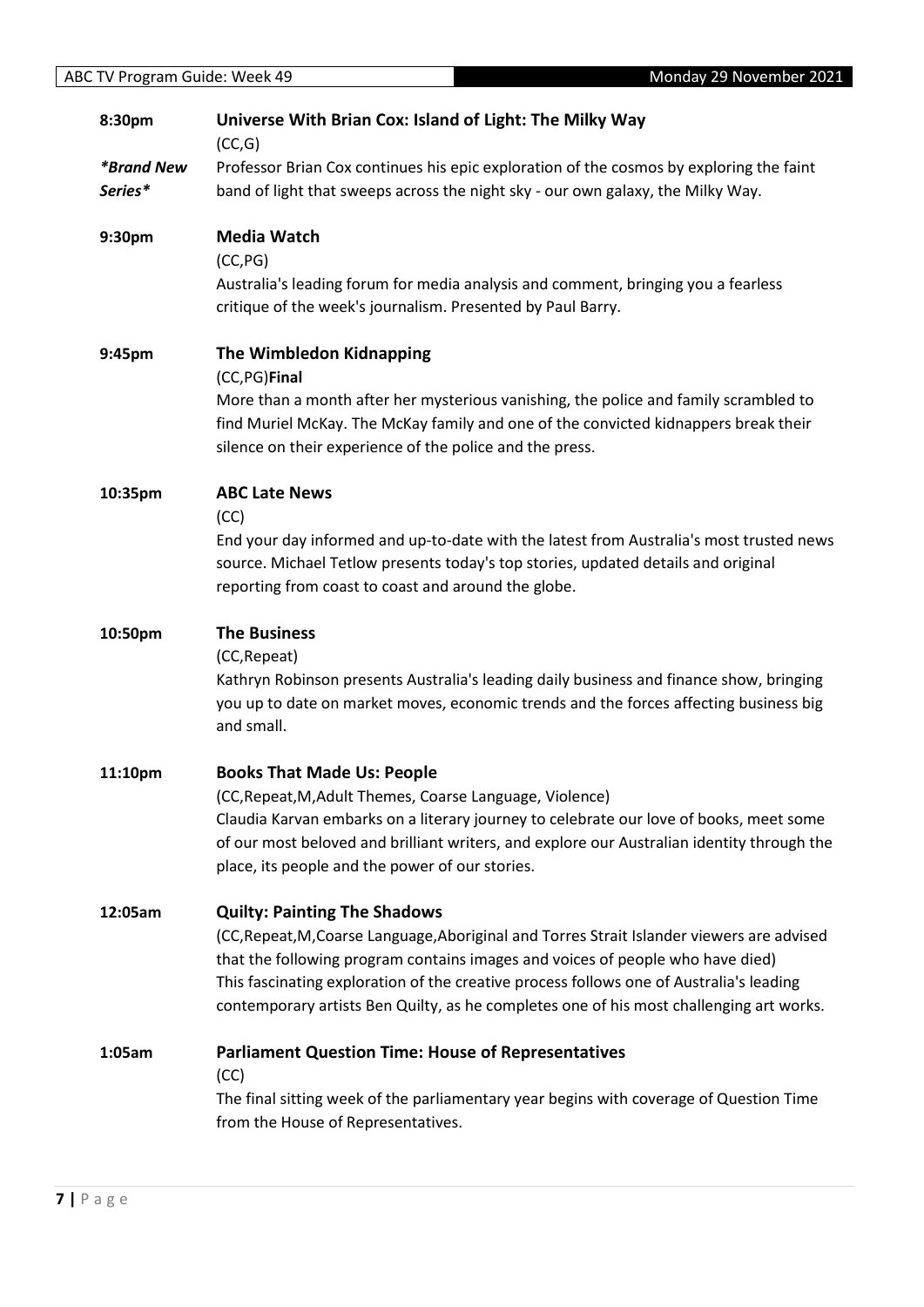| 2:10am | <b>Noughts And Crosses</b><br>(CC,AD, Repeat, M, Adult Themes, Coarse Language, Violence)<br>As Albion is shaken by the aftermath of events at Demwa Hospital, Sephy's makes a<br>mistake that changes Callum's life forever.                                                                                                                           |
|--------|---------------------------------------------------------------------------------------------------------------------------------------------------------------------------------------------------------------------------------------------------------------------------------------------------------------------------------------------------------|
| 3:05am | rage<br>(MA, Rage Warning - Adult Themes, Coarse Language, Drug Use, Horror, Nudity, Sex<br>References, Violence)<br>Australia's longest running music TV show, rage is home to the biggest vault of music<br>videos from a diverse range of artists, genres and eras. We curate the best clips of all<br>time to surprise and entertain you for hours. |
| 4:25am | <b>The Drum</b><br>(CC, Repeat)<br>Ellen Fanning and Julia Baird host smart and respectful conversations about the issues<br>impacting people's lives in the show that values expertise above opinions.                                                                                                                                                 |
| 5:25am | 7.30<br>(CC, Repeat)<br>Australia's leading nightly public affairs program, bringing you more exclusive<br>investigations and real life stories of extraordinary Australians. Plus a unique perspective<br>on the issues of the day. Presented by Leigh Sales.                                                                                          |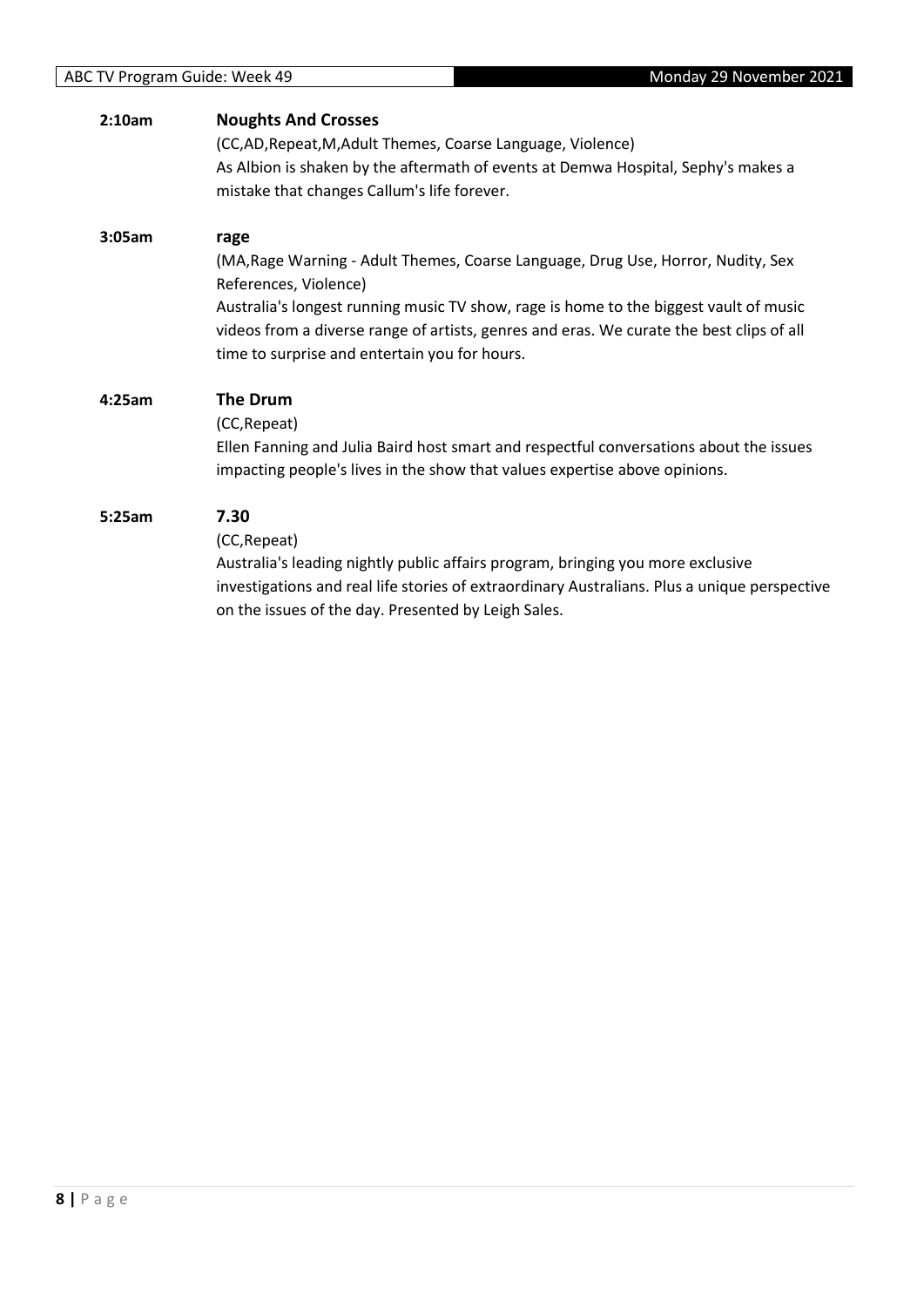## <span id="page-8-0"></span>**Tuesday, 30 November 2021**

| 6:00am             | <b>News Breakfast</b><br>(CC)                                                                |
|--------------------|----------------------------------------------------------------------------------------------|
| 9:00am             | <b>ABC News Mornings</b>                                                                     |
|                    | (CC)                                                                                         |
| 10:00am            | <b>War On Waste</b>                                                                          |
|                    | (CC, Repeat, G)                                                                              |
| 10:55am            | <b>Antiques Roadshow</b>                                                                     |
|                    | (CC, Repeat, G)                                                                              |
| 12:00pm            | <b>ABC News At Noon</b>                                                                      |
|                    | (CC)                                                                                         |
| 1:00pm             | <b>Ridley Road</b>                                                                           |
|                    | (CC,AD, Repeat, M, Adult Themes, Violence)                                                   |
| 2:00 <sub>pm</sub> | <b>Parliament Question Time</b>                                                              |
|                    | (CC)                                                                                         |
| 3:15 <sub>pm</sub> | <b>ABC News Afternoons</b>                                                                   |
|                    | (CC)                                                                                         |
| 4:10 <sub>pm</sub> | <b>Think Tank</b>                                                                            |
|                    | (CC, Repeat, PG)                                                                             |
| 5:10pm             | <b>Grand Designs Australia</b>                                                               |
|                    | (CC, Repeat, G)                                                                              |
| 6:00pm             | <b>The Drum</b>                                                                              |
|                    | (CC)                                                                                         |
|                    | Ellen Fanning and Julia Baird host smart and respectful conversations about the issues       |
|                    | impacting people's lives in the show that values expertise above opinions.                   |
| 7:00pm             | <b>ABC News</b>                                                                              |
|                    | (CC)                                                                                         |
| 7:30pm             | 7.30                                                                                         |
|                    | (CC)                                                                                         |
|                    | Australia's leading nightly public affairs program, bringing you more exclusive              |
|                    | investigations and real life stories of extraordinary Australians. Plus a unique perspective |
|                    | on the issues of the day. Presented by Leigh Sales.                                          |
| 8:00pm             | <b>Anh's Brush With Fame: Anna Meares</b>                                                    |
|                    | (CC, Repeat, PG)                                                                             |
|                    | Anh is joined by champion cyclist Anna Meares. From her upbringing as a coal miner's         |
|                    | daughter to winning Olympic gold, she opens up about her near-death injury, personal         |
|                    | loss, family sacrifice and record-breaking triumph.                                          |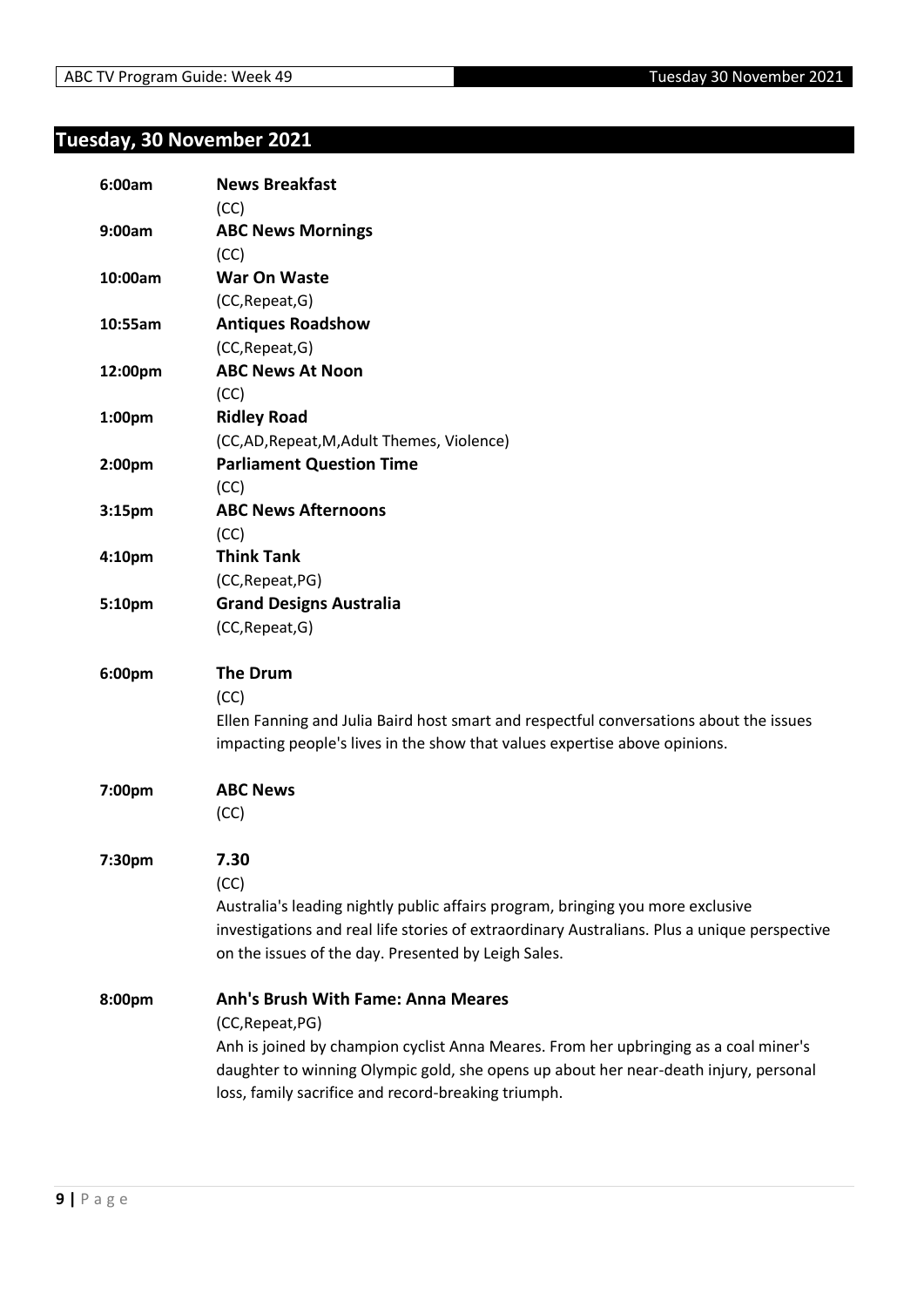References, Violence)

time to surprise and entertain you for hours.

| Tuesday 30 November 2021<br>ABC TV Program Guide: Week 49 |                          |                                                                                            |
|-----------------------------------------------------------|--------------------------|--------------------------------------------------------------------------------------------|
|                                                           |                          |                                                                                            |
|                                                           | 8:30pm                   | <b>Books That Made Us: Place</b>                                                           |
|                                                           |                          | (CC, M, Coarse Language, Violence)                                                         |
|                                                           | <i><b>*Brand New</b></i> | From Kate Grenville's The Secret River in Sydney to Richard Flanagan's Death of a River    |
|                                                           | Episode*                 | Guide in Tasmania & Trent Dalton's Boy Swallows Universe in Brisbane, Claudia learns       |
|                                                           |                          | how Australia set the stage for our great stories.                                         |
|                                                           | 9:30pm                   | The Human Revolution: Rise                                                                 |
|                                                           |                          | (CC)                                                                                       |
|                                                           | <i><b>*Brand New</b></i> | Trace the human story back through deep time to discover who our ancient cousins           |
|                                                           | Series*                  | really were, and what they can tell us about our own story.                                |
|                                                           | 10:35pm                  | <b>ABC Late News</b>                                                                       |
|                                                           |                          | (CC)                                                                                       |
|                                                           |                          | End your day informed and up-to-date with the latest from Australia's most trusted news    |
|                                                           |                          | source. Michael Tetlow presents today's top stories, updated details and original          |
|                                                           |                          | reporting from coast to coast and around the globe.                                        |
|                                                           | 10:50pm                  | <b>The Business</b>                                                                        |
|                                                           |                          | (CC, Repeat)                                                                               |
|                                                           |                          | Kathryn Robinson presents Australia's leading daily business and finance show, bringing    |
|                                                           |                          | you up to date on market moves, economic trends and the forces affecting business big      |
|                                                           |                          | and small.                                                                                 |
|                                                           | 11:05pm                  | Q+A                                                                                        |
|                                                           |                          | (CC, Repeat)                                                                               |
|                                                           |                          | The show that puts you at the centre of the conversation. Hosts Virginia Trioli, David     |
|                                                           |                          | Speers and Stan Grant are joined by a panel with diverse opinions to cover the topics      |
|                                                           |                          | that have everyone talking.                                                                |
|                                                           | 12:10am                  | <b>Parliament Question Time: Senate</b>                                                    |
|                                                           |                          | (CC)                                                                                       |
|                                                           |                          | The last sitting week of the 2021 parliamentary year continues with coverage of            |
|                                                           |                          | Question Time from the Senate.                                                             |
|                                                           | 1:10am                   | <b>Midsomer Murders: Wild Harvest</b>                                                      |
|                                                           |                          | (CC, Repeat, M, Violence)                                                                  |
|                                                           |                          | When wealthy farmer Martin Strickland is covered in truffle oil and mauled to death by a   |
|                                                           |                          | wild boar, the investigation leads to restaurant Wyvern House and its tyrannical celebrity |
|                                                           |                          | chef Ruth Cameron.                                                                         |
|                                                           | 2:40am                   |                                                                                            |
|                                                           |                          | rage<br>(MA, Rage Warning - Adult Themes, Coarse Language, Drug Use, Horror, Nudity, Sex   |
|                                                           |                          |                                                                                            |

Australia's longest running music TV show, rage is home to the biggest vault of music videos from a diverse range of artists, genres and eras. We curate the best clips of all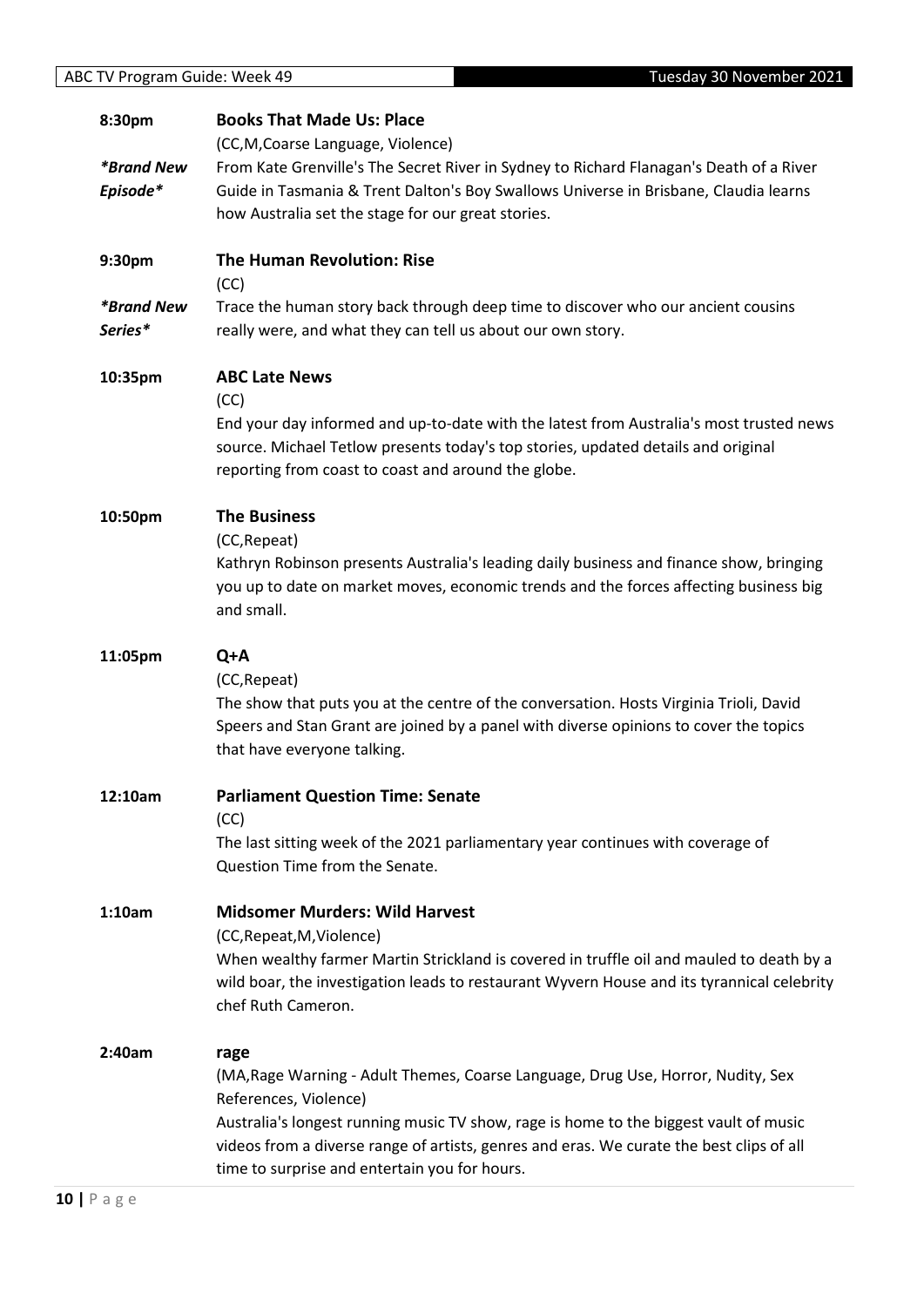| 4:25am | The Drum<br>(CC, Repeat)<br>Ellen Fanning and Julia Baird host smart and respectful conversations about the issues<br>impacting people's lives in the show that values expertise above opinions.                                                               |
|--------|----------------------------------------------------------------------------------------------------------------------------------------------------------------------------------------------------------------------------------------------------------------|
| 5:25am | 7.30<br>(CC, Repeat)<br>Australia's leading nightly public affairs program, bringing you more exclusive<br>investigations and real life stories of extraordinary Australians. Plus a unique perspective<br>on the issues of the day. Presented by Leigh Sales. |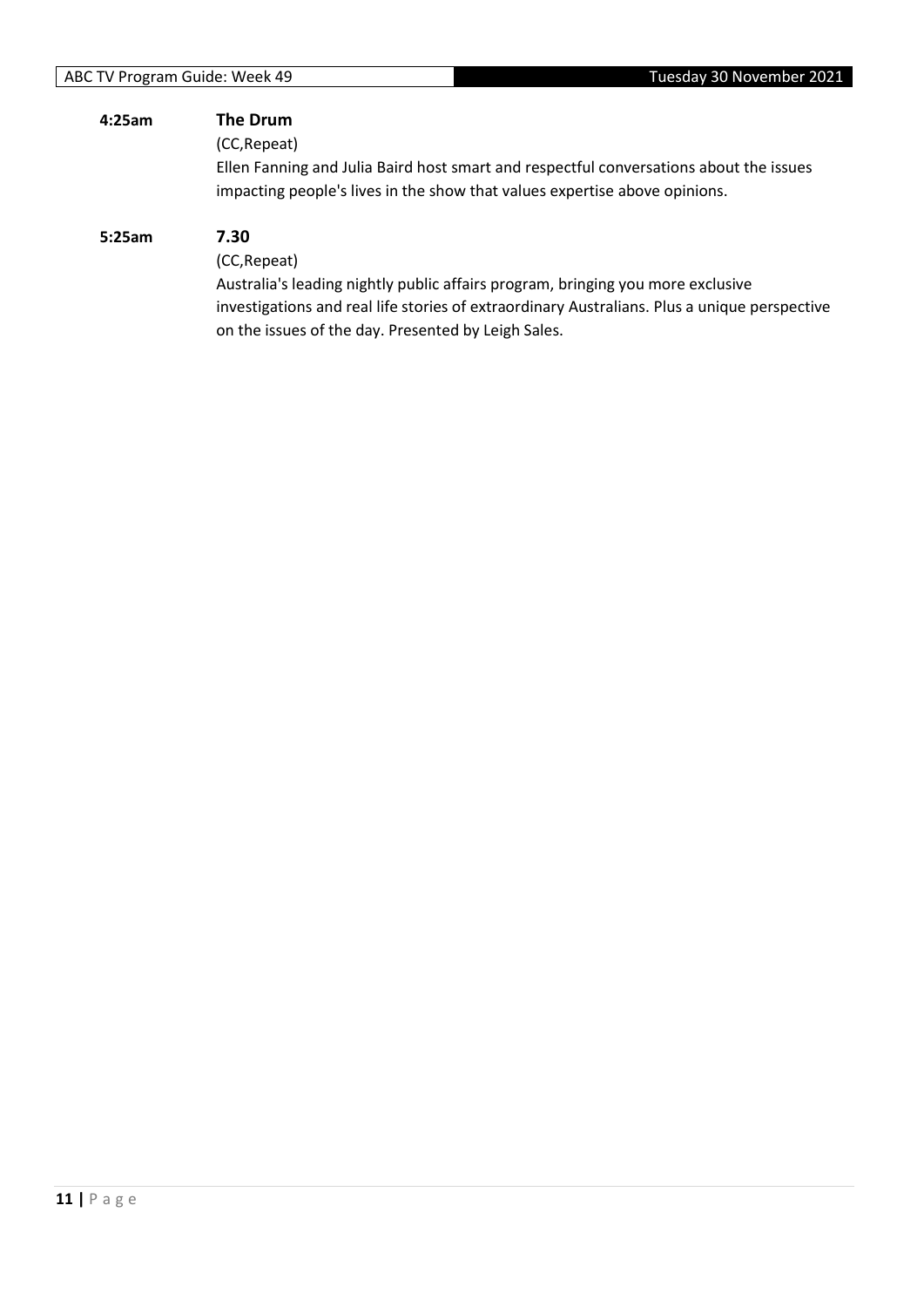## <span id="page-11-0"></span>**Wednesday, 1 December 2021**

| 6:00am                               | <b>News Breakfast</b><br>(CC)                                                                                                                                                                                                                          |
|--------------------------------------|--------------------------------------------------------------------------------------------------------------------------------------------------------------------------------------------------------------------------------------------------------|
| 9:00am                               | <b>ABC News Mornings</b><br>(CC)                                                                                                                                                                                                                       |
| 9:55am                               | <b>Invisible Wars</b><br>(CC, Repeat, PG)                                                                                                                                                                                                              |
| 10:50am                              | <b>Fight For Planet A: Our Climate Challenge</b><br>(CC, Repeat, PG)                                                                                                                                                                                   |
| 12:00pm                              | <b>ABC News At Noon</b><br>(CC)                                                                                                                                                                                                                        |
| 12:30pm                              | <b>National Press Club Address</b><br>(CC)                                                                                                                                                                                                             |
| 1:35pm                               | <b>Media Watch</b><br>(CC, Repeat, PG)                                                                                                                                                                                                                 |
| 2:00pm                               | <b>Parliament Question Time</b><br>(CC)                                                                                                                                                                                                                |
| 3:15 <sub>pm</sub>                   | <b>ABC News Afternoons</b><br>(CC)                                                                                                                                                                                                                     |
| 4:10pm                               | <b>Think Tank</b><br>(CC, Repeat, PG)                                                                                                                                                                                                                  |
| 5:05pm                               | <b>Grand Designs Australia</b><br>(CC, Repeat, PG)                                                                                                                                                                                                     |
| 6:00pm                               | <b>The Drum</b><br>(CC)<br>Ellen Fanning and Julia Baird host smart and respectful conversations about the issues<br>impacting people's lives in the show that values expertise above opinions.                                                        |
| 7:00pm                               | <b>ABC News</b><br>(CC)                                                                                                                                                                                                                                |
| 7:30pm                               | 7.30<br>(CC)<br>Australia's leading nightly public affairs program, bringing you more exclusive<br>investigations and real life stories of extraordinary Australians. Plus a unique perspective<br>on the issues of the day. Presented by Leigh Sales. |
| 8:00pm                               | Hard Quiz: Battle of the Duds<br>(CC, PG)                                                                                                                                                                                                              |
| <i><b>*Brand New</b></i><br>Episode* | It's the Battle of the Duds! Fan favourites Miles, Nick, Lisa and Ash get one more crack at<br>taking home Tom Gleeson's Big Brass Mug with their special topics: Mazda MX-5, Sir<br>Donald Bradman, Kate Ceberano, and the clarinet.                  |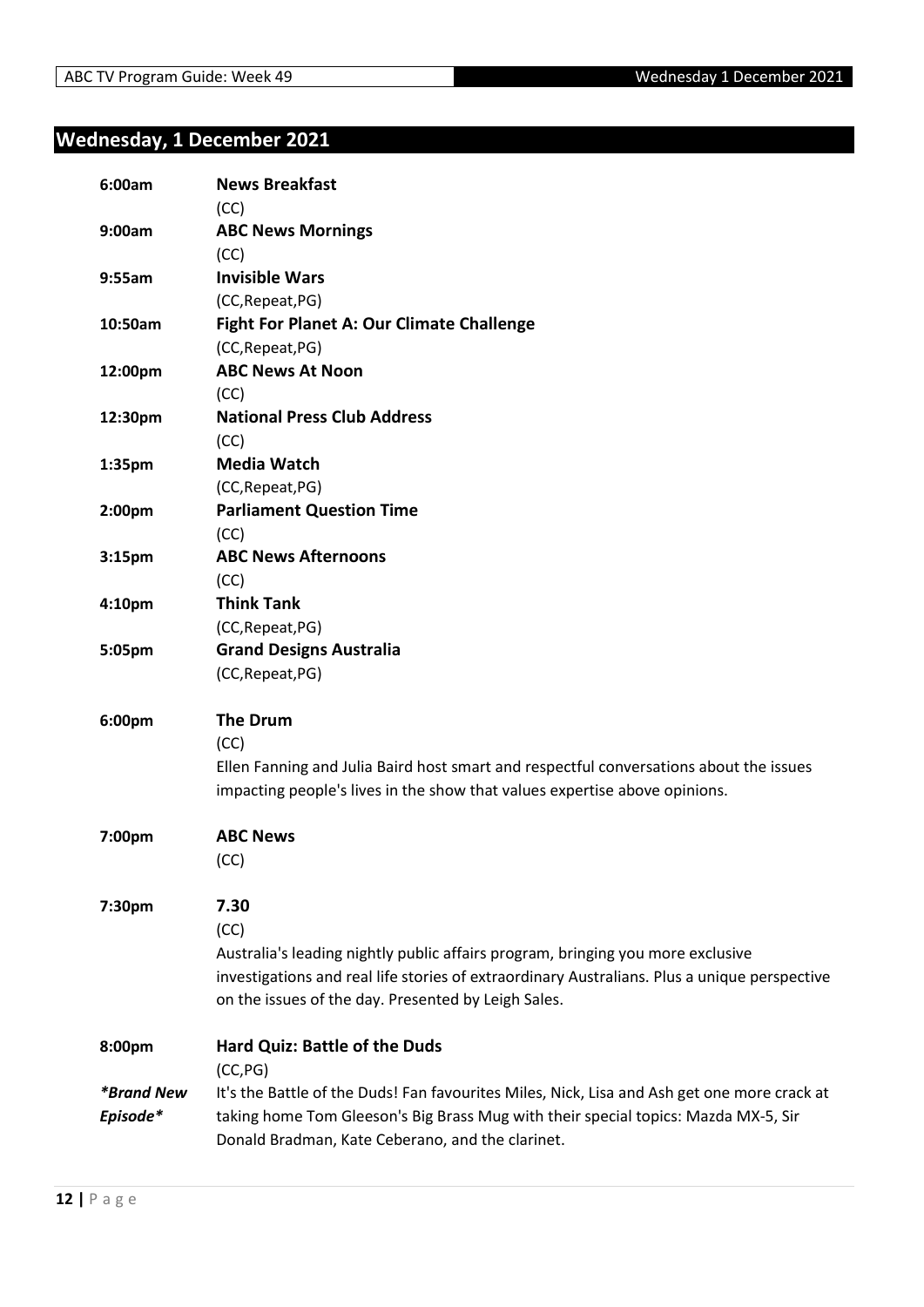| <b>ABC TV Program Guide: Week 49</b><br>Wednesday 1 December 2021 |                                                                                              |  |
|-------------------------------------------------------------------|----------------------------------------------------------------------------------------------|--|
| 8:30pm                                                            | Gruen                                                                                        |  |
|                                                                   | (CC)                                                                                         |  |
| <i><b>*Brand New</b></i>                                          | The Gruen team decode and expose all the messaging we fall for. Whether it's a juice         |  |
| Episode*                                                          | label that thinks it's your long lost best friend or a gorgeous white line design on a Kmart |  |
|                                                                   | plate, nothing will escape the Gruen gaze.                                                   |  |
|                                                                   |                                                                                              |  |
| 9:10pm                                                            | <b>Preppers: The Bunker</b>                                                                  |  |
|                                                                   | (CC,AD,M,Coarse Language, Sexual References)                                                 |  |
| <i><b>*Brand New</b></i>                                          | Charlie accidentally locks the preppers in the Eden 2 bunker and they must decide who        |  |
| Episode*                                                          | should be sacrificed to ensure enough air remains for the group.                             |  |
| 9:40pm                                                            | QI: Plants                                                                                   |  |
|                                                                   | (CC, Repeat, PG)                                                                             |  |
|                                                                   | Regulars Sandi Toksvig and Alan Davies are joined by guests Stephen K. Amos Sara             |  |
|                                                                   | Pascoe and Jason Manford to discuss Plants.                                                  |  |
| 10:10pm                                                           | <b>TBA</b>                                                                                   |  |
|                                                                   |                                                                                              |  |
|                                                                   | <b>ABC Late News</b>                                                                         |  |
| 10:50pm                                                           | (CC)                                                                                         |  |
|                                                                   | End your day informed and up-to-date with the latest from Australia's most trusted news      |  |
|                                                                   | source. Michael Tetlow presents today's top stories, updated details and original            |  |
|                                                                   | reporting from coast to coast and around the globe.                                          |  |
|                                                                   |                                                                                              |  |
| 11:05pm                                                           | <b>The Business</b>                                                                          |  |
|                                                                   | (CC, Repeat)                                                                                 |  |
|                                                                   | Kathryn Robinson presents Australia's leading daily business and finance show, bringing      |  |
|                                                                   | you up to date on market moves, economic trends and the forces affecting business big        |  |
|                                                                   | and small.                                                                                   |  |
| 11:25pm                                                           | Universe With Brian Cox: Island of Light: The Milky Way                                      |  |
|                                                                   | (CC, Repeat, G)                                                                              |  |
|                                                                   | Professor Brian Cox continues his epic exploration of the cosmos by exploring the faint      |  |
|                                                                   | band of light that sweeps across the night sky - our own galaxy, the Milky Way.              |  |
| 12:25am                                                           | <b>Media Watch</b>                                                                           |  |
|                                                                   | (CC, Repeat, PG)                                                                             |  |
|                                                                   | Australia's leading forum for media analysis and comment, bringing you a fearless            |  |
|                                                                   | critique of the week's journalism. Presented by Paul Barry.                                  |  |
| 12:40am                                                           | <b>Parliament Question Time: Senate</b>                                                      |  |
|                                                                   | (CC)                                                                                         |  |
|                                                                   | The final sitting week of 2021 in federal parliament continues with coverage of Question     |  |
|                                                                   | Time from the Senate.                                                                        |  |
|                                                                   |                                                                                              |  |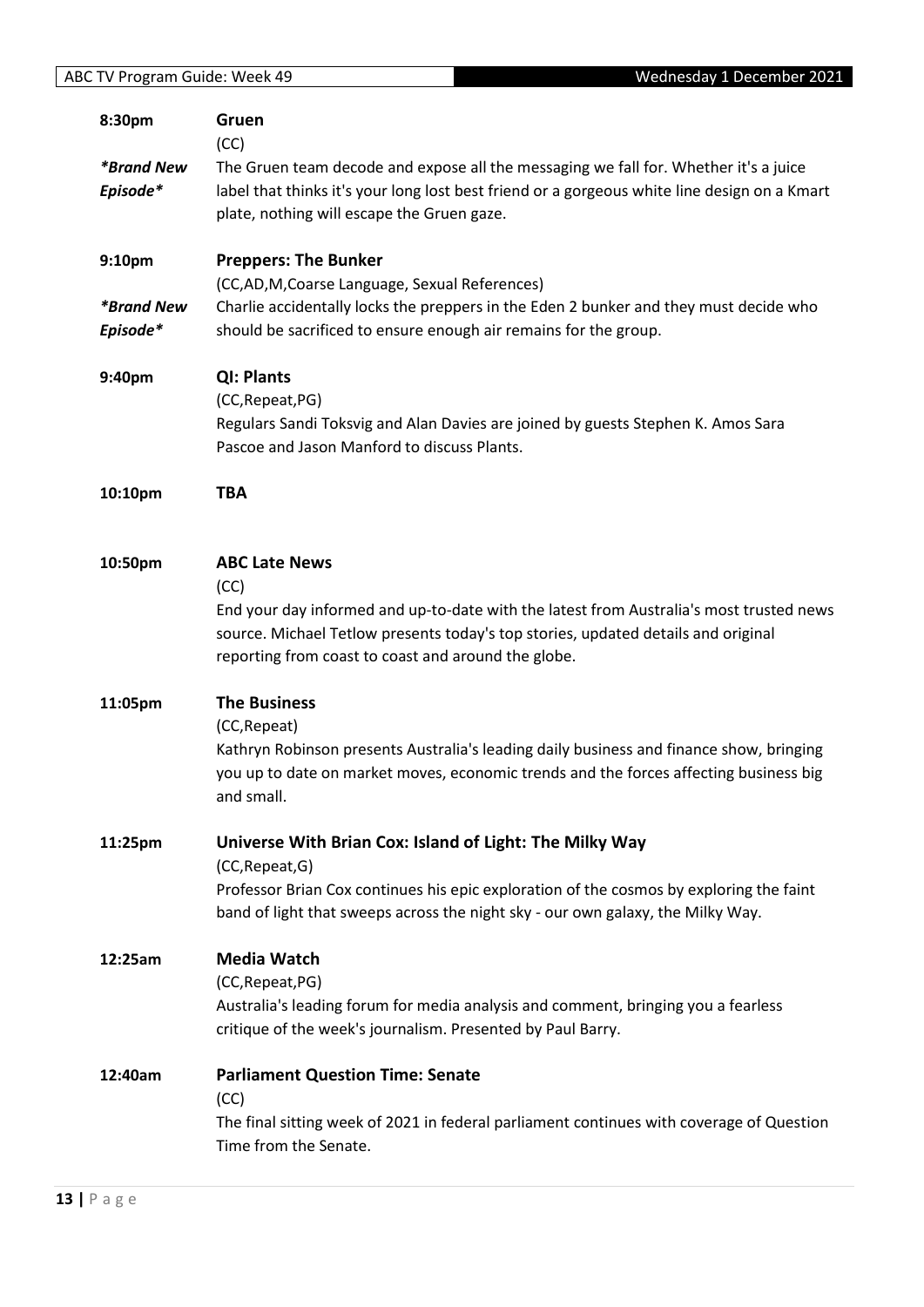#### **1:40am Father Brown: The Sacrifice Of Tantalus**

(CC,Repeat,M,Violence)

When Mallory's pursuit of a fugitive ends in disaster, a familiar face returns to hunt the culprit. Inspector Mallory is determined to catch Alan Tylett who is suspected of killing a police officer, no matter the risk.

#### **2:25am Silent Witness: Lift Up Your Hearts (Part Two)**

(CC,Repeat,M,Adult Themes, Drug Use, Violence) When tragedy strikes close to home, it puts head teacher Noah Taylor on a collision course with the criminals responsible. Can the Lyell team help him stop the cycle of violence?

#### **3:25am rage** (MA,Rage Warning - Adult Themes, Coarse Language, Drug Use, Horror, Nudity, Sex References, Violence) Australia's longest running music TV show, rage is home to the biggest vault of music videos from a diverse range of artists, genres and eras. We curate the best clips of all time to surprise and entertain you for hours.

### **4:25am The Drum**

(CC,Repeat)

Ellen Fanning and Julia Baird host smart and respectful conversations about the issues impacting people's lives in the show that values expertise above opinions.

#### **5:25am 7.30**

(CC,Repeat)

Australia's leading nightly public affairs program, bringing you more exclusive investigations and real life stories of extraordinary Australians. Plus a unique perspective on the issues of the day. Presented by Leigh Sales.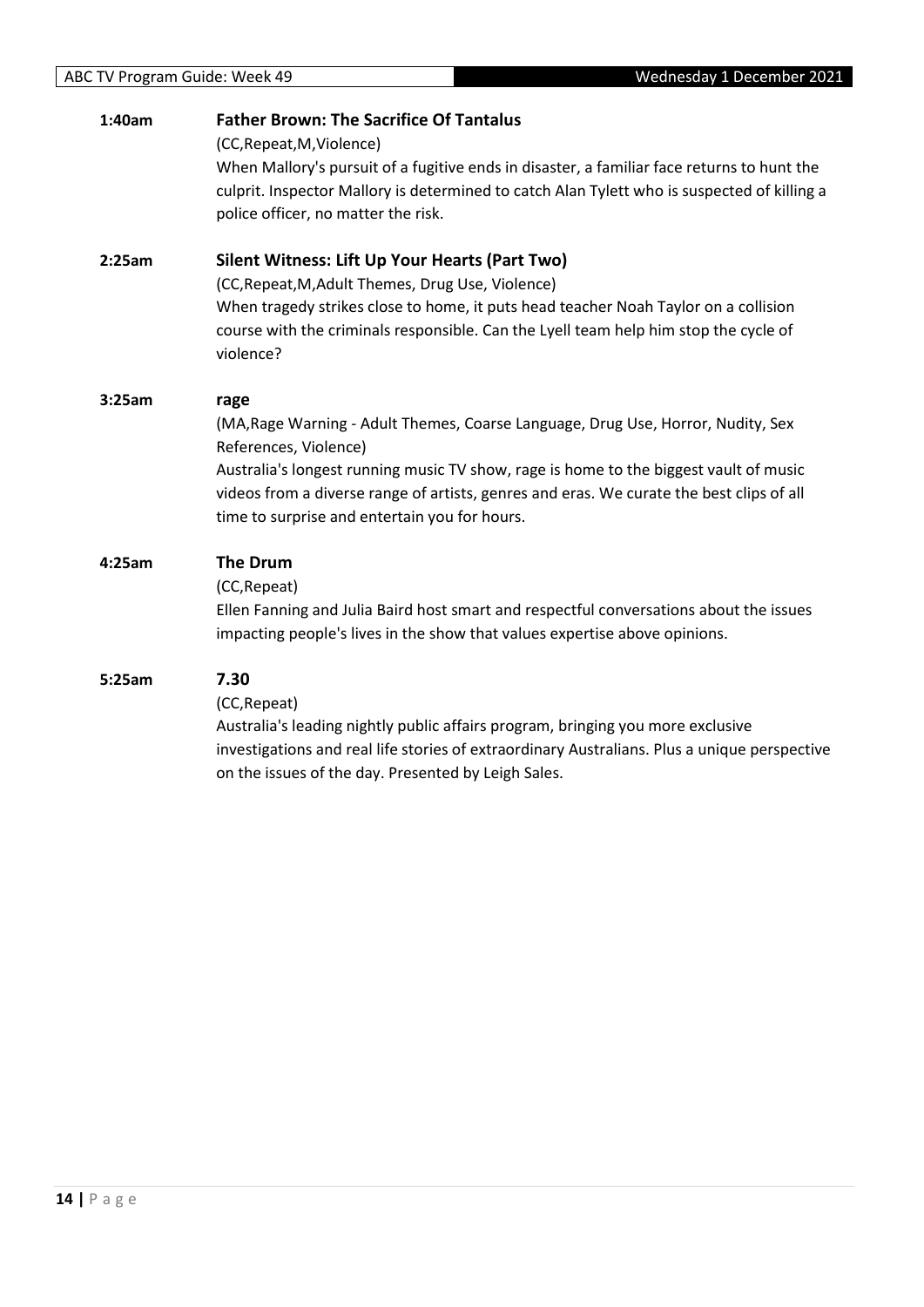## <span id="page-14-0"></span>**Thursday, 2 December 2021**

| 6:00am                   | <b>News Breakfast</b><br>(CC)                                                                |
|--------------------------|----------------------------------------------------------------------------------------------|
| 9:00am                   | <b>ABC News Mornings</b>                                                                     |
|                          | (CC)                                                                                         |
| 10:00am                  | <b>Waltzing The Dragon With Benjamin Law</b>                                                 |
|                          | (CC, Repeat, PG, Aboriginal and Torres Strait Islander viewers are advised that the          |
|                          | following program contains images and voices of people who have died)                        |
| 11:00am                  | <b>Inside Dame Elisabeth's Garden</b>                                                        |
|                          | (CC,AD,Repeat,G)                                                                             |
| 12:00pm                  | <b>ABC News At Noon</b>                                                                      |
|                          | (CC)                                                                                         |
| 1:00pm                   | <b>Hard Quiz</b>                                                                             |
|                          | (CC, Repeat, PG)                                                                             |
| 1:30pm                   | QI                                                                                           |
|                          | (CC, Repeat, PG)                                                                             |
| 2:00pm                   | <b>Parliament Question Time</b>                                                              |
|                          | (CC) Final                                                                                   |
| 3:15pm                   | <b>ABC News Afternoons</b>                                                                   |
|                          | (CC)                                                                                         |
| 4:10 <sub>pm</sub>       | <b>Think Tank</b>                                                                            |
|                          | (CC, Repeat, PG)                                                                             |
| 5:10pm                   | <b>Grand Designs Australia</b>                                                               |
|                          | (CC, Repeat, G)                                                                              |
| 6:00pm                   | <b>The Drum</b>                                                                              |
|                          | (CC)                                                                                         |
|                          | Ellen Fanning and Julia Baird host smart and respectful conversations about the issues       |
|                          | impacting people's lives in the show that values expertise above opinions.                   |
| 7:00pm                   | <b>ABC News</b>                                                                              |
|                          | (CC)                                                                                         |
|                          |                                                                                              |
| 7:30pm                   | 7.30                                                                                         |
|                          | (CC)                                                                                         |
|                          | Australia's leading nightly public affairs program, bringing you more exclusive              |
|                          | investigations and real life stories of extraordinary Australians. Plus a unique perspective |
|                          | on the issues of the day. Presented by Leigh Sales.                                          |
| 8:00pm                   | <b>Barrie Cassidy's One Plus One: Fran Kelly</b>                                             |
|                          | (CC)                                                                                         |
| <i><b>*Brand New</b></i> | After 17 years of early morning alarms, 2021 will be Fran Kelly's last year hosting RN       |
| Series*                  | Breakfast. She talks to Barrie Cassidy about her love of radio, what the world looks like    |
|                          | before dawn and how she's seen Australia change.                                             |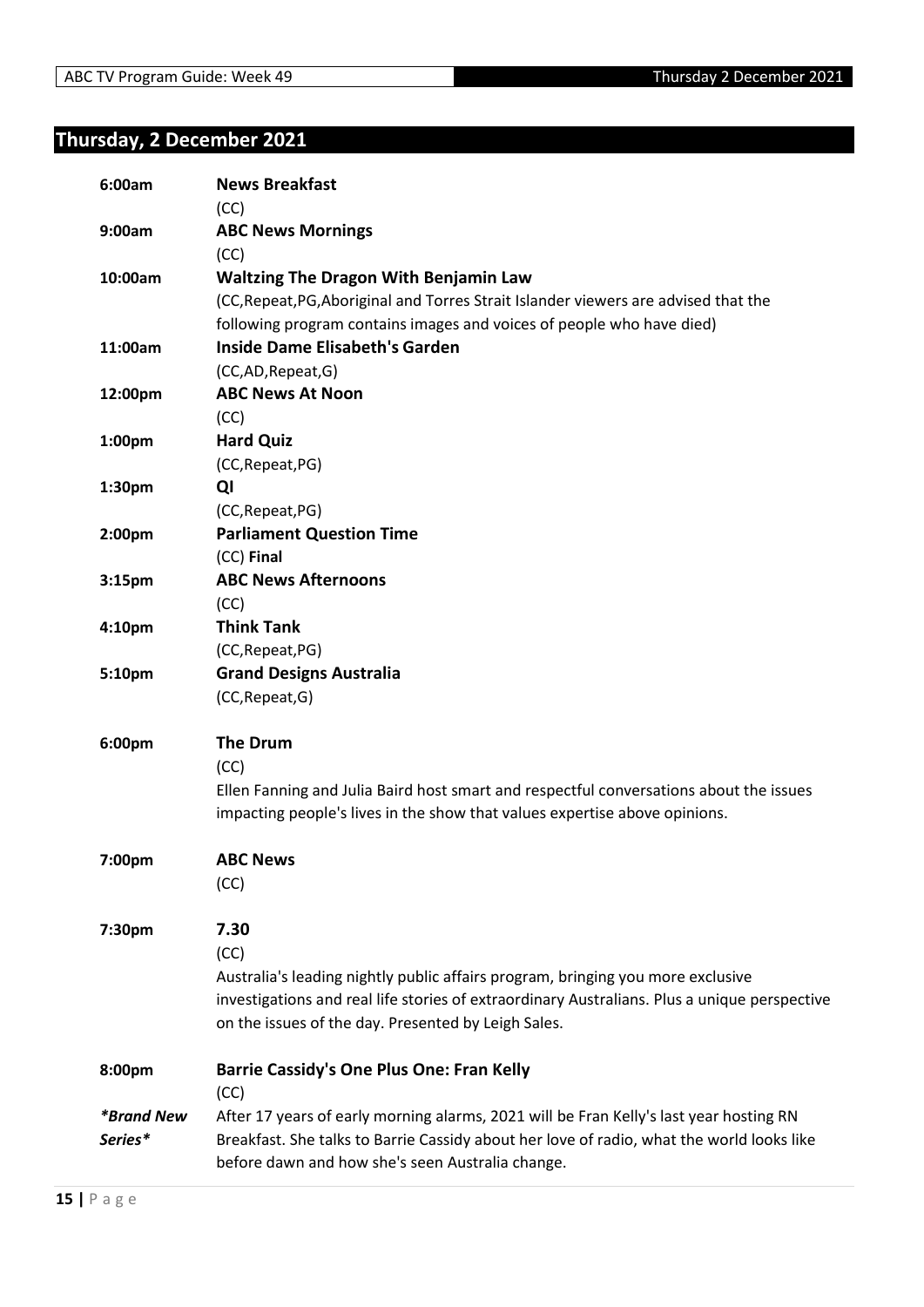| 8:30pm  | Q+A<br>(CC)Final<br>The show that puts you at the centre of the conversation. Hosts Virginia Trioli, David<br>Speers and Stan Grant are joined by a panel with diverse opinions to cover the topics<br>that matter to all Australians. (Final for 2021)                                 |
|---------|-----------------------------------------------------------------------------------------------------------------------------------------------------------------------------------------------------------------------------------------------------------------------------------------|
| 9:35pm  | <b>TBA</b>                                                                                                                                                                                                                                                                              |
| 10:35pm | You Can't Ask That: Transgender<br>(CC, Repeat, M, Adult Themes, Coarse Language)<br>Insightful, irreverent, moving and unpredictable, this episode sets the record straight<br>about what it's really like to be transgender.                                                          |
| 11:00pm | <b>ABC Late News</b><br>(CC)<br>End your day informed and up-to-date with the latest from Australia's most trusted news<br>source. Michael Tetlow presents today's top stories, updated details and original<br>reporting from coast to coast and around the globe.                     |
| 11:15pm | <b>The Business</b><br>(CC, Repeat) Final<br>Australia's leading daily business and finance show, bringing you up to date on market<br>moves, economic trends and the forces affecting business big and small. Presented by<br>Alicia Barry. (Final for 2021)                           |
| 11:35pm | <b>Pilgrimage: The Road To Rome</b><br>(CC,AD, Repeat, PG)<br>Stephen K Amos tells the group that as a gay man, he struggles to find any kind of<br>religious home.                                                                                                                     |
| 12:35am | <b>Parliament Question Time</b><br>(CC) Final<br>Coverage of Question Time on the final sitting day of the parliamentary year. A Federal<br>Election is due in the first half of 2022.                                                                                                  |
| 1:35am  | The Wimbledon Kidnapping<br>(CC, Repeat, PG)<br>More than a month after her mysterious vanishing, the police and family scrambled to<br>find Muriel McKay. The McKay family and one of the convicted kidnappers break their<br>silence on their experience of the police and the press. |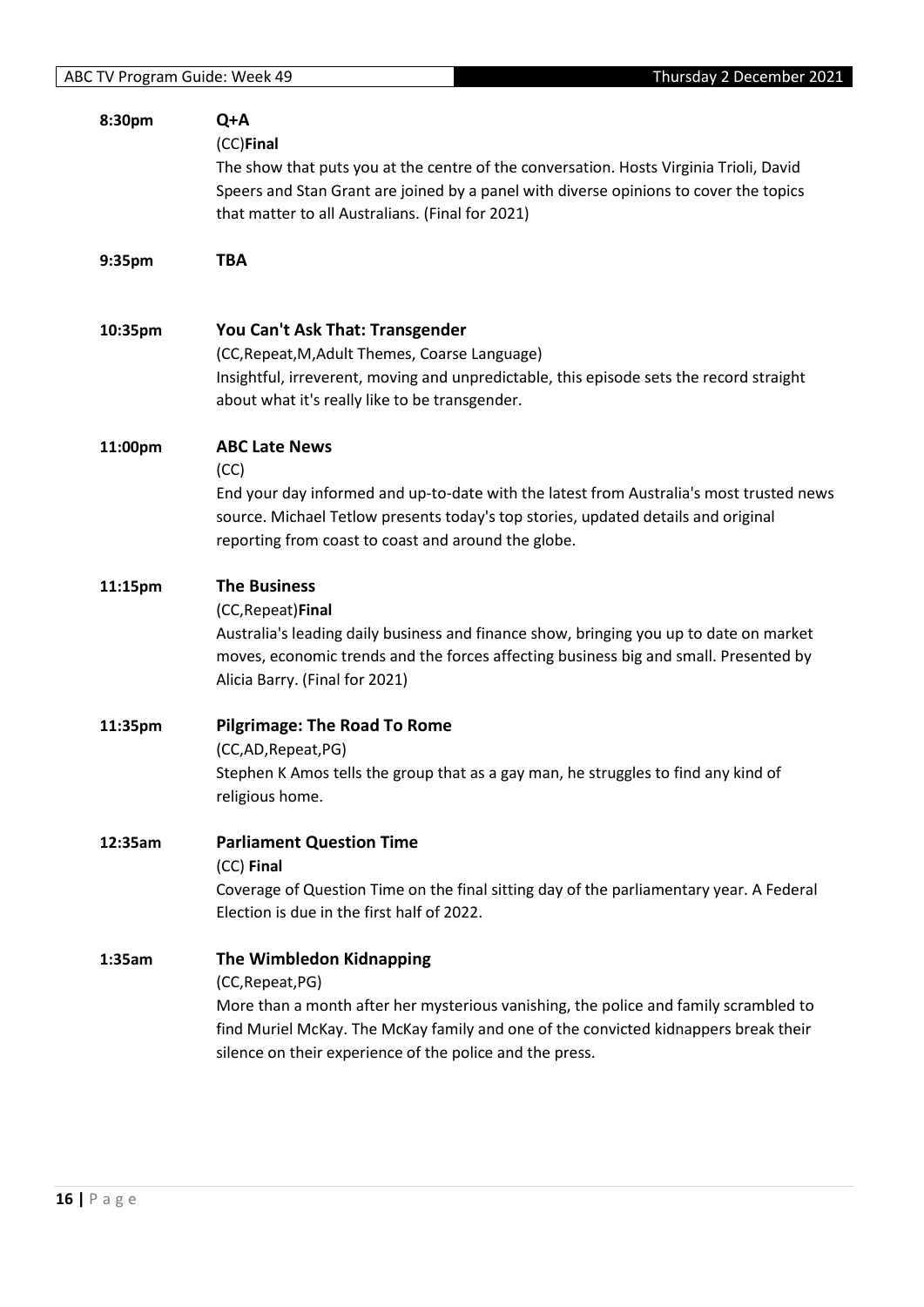| 2:25am | <b>Call The Midwife</b><br>(CC, Repeat, PG)<br>Barbara helps a pregnant mother-of-two whose husband has recently died, and is on<br>hand to give her support when a further tragedy drives her and her children from their<br>home.                                                                                                                     |
|--------|---------------------------------------------------------------------------------------------------------------------------------------------------------------------------------------------------------------------------------------------------------------------------------------------------------------------------------------------------------|
| 3:25am | rage<br>(MA, Rage Warning - Adult Themes, Coarse Language, Drug Use, Horror, Nudity, Sex<br>References, Violence)<br>Australia's longest running music TV show, rage is home to the biggest vault of music<br>videos from a diverse range of artists, genres and eras. We curate the best clips of all<br>time to surprise and entertain you for hours. |
| 4:25am | The Drum<br>(CC, Repeat)<br>Ellen Fanning and Julia Baird host smart and respectful conversations about the issues<br>impacting people's lives in the show that values expertise above opinions.                                                                                                                                                        |
| 5:25am | 7.30<br>(CC, Repeat)<br>Australia's leading nightly public affairs program, bringing you more exclusive<br>investigations and real life stories of extraordinary Australians. Plus a unique perspective<br>on the issues of the day. Presented by Leigh Sales.                                                                                          |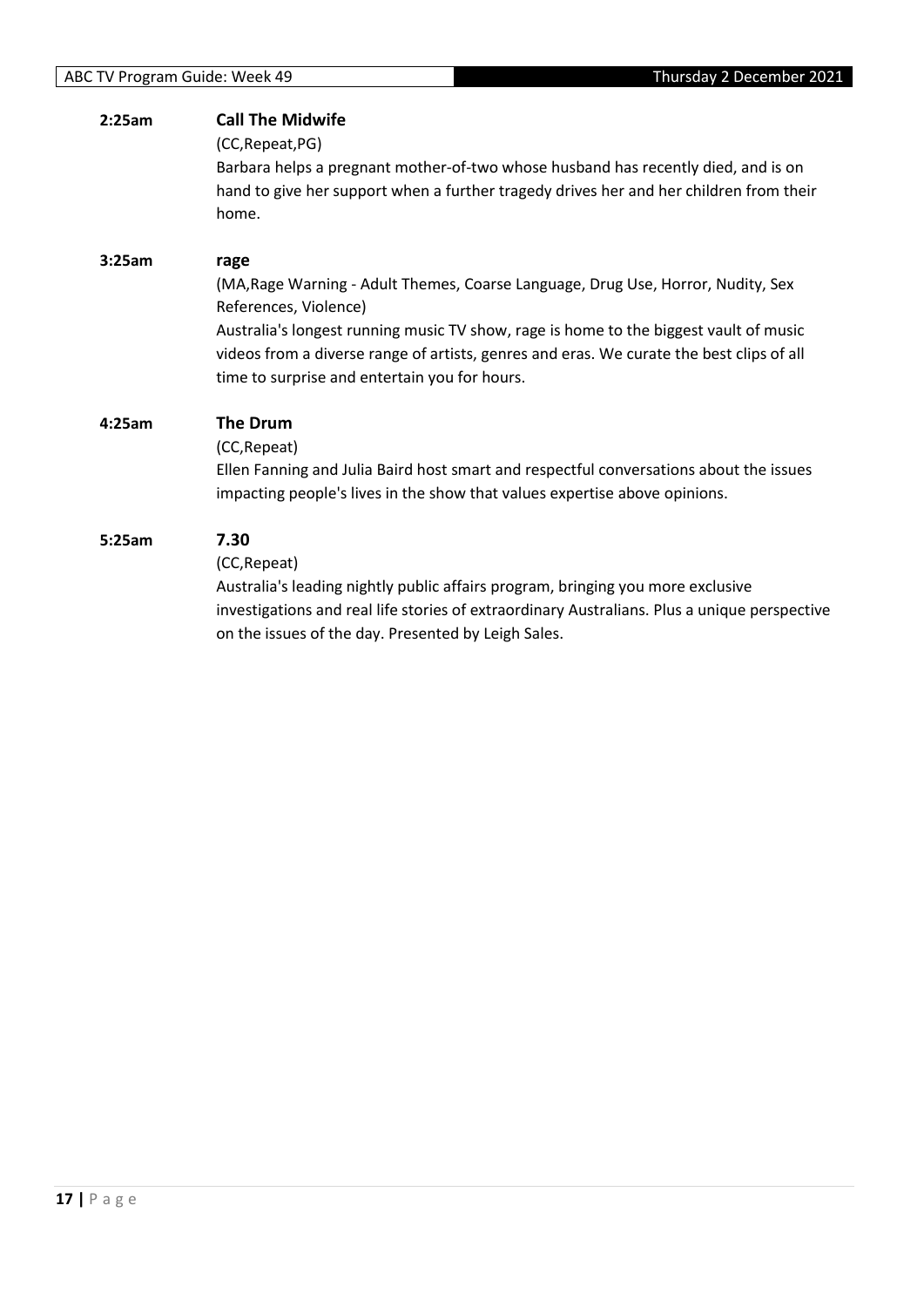## <span id="page-17-0"></span>**Friday, 3 December 2021**

| 6:00am                   | <b>News Breakfast</b><br>(CC)                                                                                              |
|--------------------------|----------------------------------------------------------------------------------------------------------------------------|
| 9:00am                   | <b>ABC News Mornings</b>                                                                                                   |
|                          | (CC)                                                                                                                       |
| 10:00am                  | Q+A                                                                                                                        |
|                          | (CC, Repeat) Final                                                                                                         |
| 11:05am                  | <b>Searching For Superhuman</b>                                                                                            |
|                          | (CC, Repeat, PG)                                                                                                           |
| 12:00pm                  | <b>ABC News At Noon</b>                                                                                                    |
|                          | (CC)                                                                                                                       |
| 1:00pm                   | <b>Barrie Cassidy's One Plus One</b>                                                                                       |
|                          | (CC, Repeat)                                                                                                               |
| 1:30pm                   | <b>The Sound</b>                                                                                                           |
|                          | (CC, Repeat)                                                                                                               |
| 2:00pm                   | Re-Frame 2021                                                                                                              |
|                          | (CC)                                                                                                                       |
| 3:00 <sub>pm</sub>       | <b>ABC News Afternoons</b>                                                                                                 |
|                          | (CC)                                                                                                                       |
| 4:10 <sub>pm</sub>       | <b>Think Tank</b>                                                                                                          |
|                          | (CC, Repeat, PG)                                                                                                           |
| 5:05pm                   | <b>Grand Designs Australia</b>                                                                                             |
|                          | (CC, Repeat, G)                                                                                                            |
|                          |                                                                                                                            |
| 6:00pm                   | <b>The Drum</b>                                                                                                            |
|                          | (CC)                                                                                                                       |
|                          | Ellen Fanning and Julia Baird host smart and respectful conversations about the issues                                     |
|                          | impacting people's lives in the show that values expertise above opinions.                                                 |
|                          |                                                                                                                            |
| 7:00pm                   | <b>ABC News</b>                                                                                                            |
|                          | (CC)                                                                                                                       |
|                          |                                                                                                                            |
| 7:30pm                   | <b>Gardening Australia</b>                                                                                                 |
|                          | (CC,AD)                                                                                                                    |
|                          | Inspiring, entertaining and full of practical advice, join Costa Georgiadis and the team as                                |
|                          | they unearth gardening ideas, meet avid gardeners and look at some of the most                                             |
|                          | inspiring gardens from across the country.                                                                                 |
|                          | <b>Endeavour: Scherzo</b>                                                                                                  |
| 8:30pm                   |                                                                                                                            |
| <i><b>*Brand New</b></i> | (CC, M, Adult Themes, Sexual References, Violence)                                                                         |
|                          | May 1971, and a cab driver is found dead in his taxi, owing a large debt to a colleague.                                   |
|                          |                                                                                                                            |
| Episode*                 | Investigations lead Endeavour and the team to a nudist colony, where guests are making<br>the most of the spring sunshine. |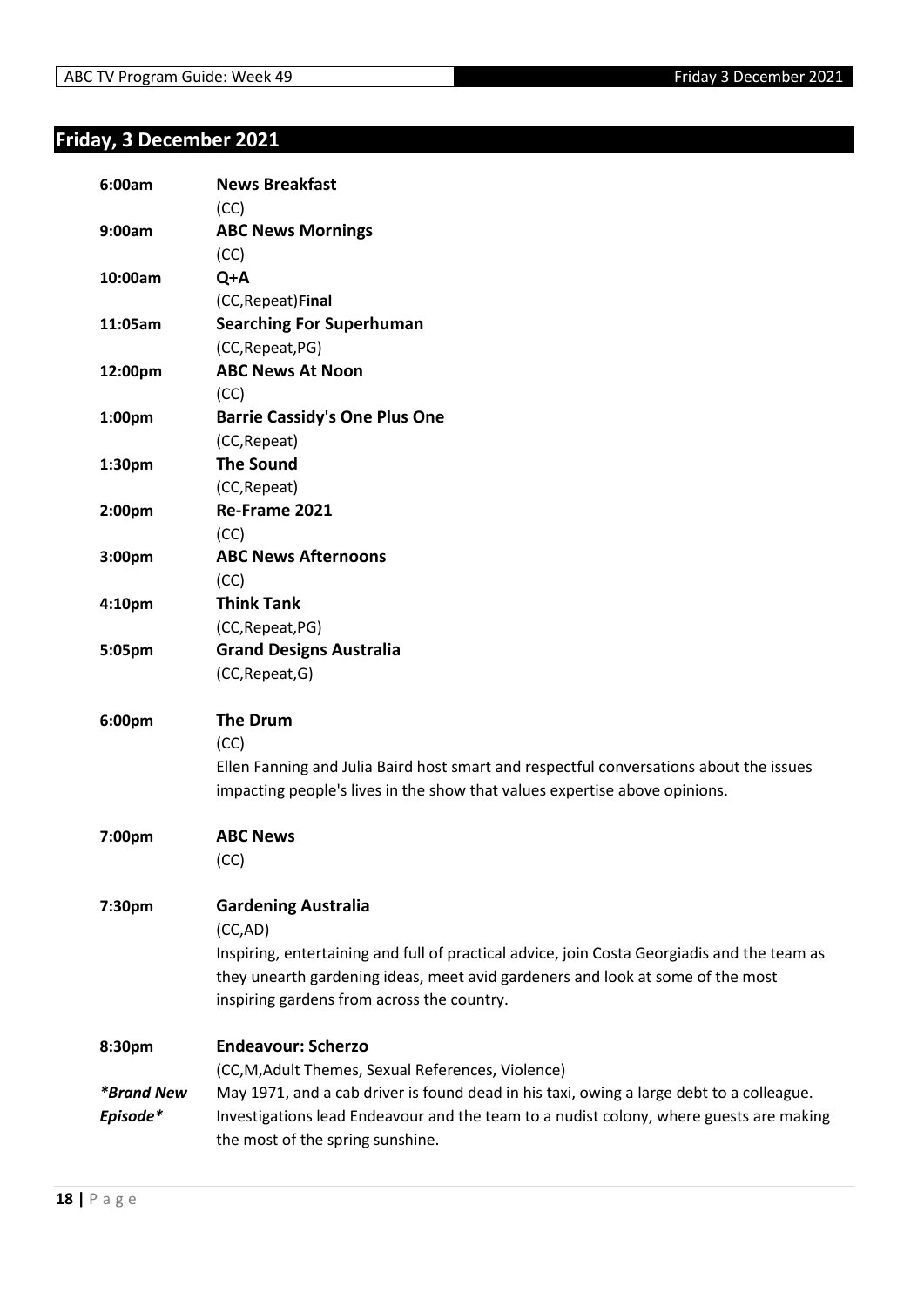| 10:00pm | <b>Talking Heads: Nights In The Garden Of Spain</b>                                                                                                                                                                                                                                                                                                         |
|---------|-------------------------------------------------------------------------------------------------------------------------------------------------------------------------------------------------------------------------------------------------------------------------------------------------------------------------------------------------------------|
|         | (CC, PG)<br>Rosemary recalls the morning she was accosted by Mrs McCorquodale, who had shot her<br>husband. A friendship began, until Rosemary had to look again at her own marriage.                                                                                                                                                                       |
| 10:40pm | <b>ABC Late News</b>                                                                                                                                                                                                                                                                                                                                        |
|         | (CC)<br>End your day informed and up-to-date with the latest from Australia's most trusted news<br>source. Michael Tetlow presents today's top stories, updated details and original<br>reporting from coast to coast and around the globe.                                                                                                                 |
| 10:55pm | <b>The Vaccine</b><br>(CC, Repeat)<br>Jeremy Fernandez is joined by Dr Norman Swan, Casey Briggs, medical experts and<br>health authorities to bring you everything you need to know about the rollout of the<br>COVID-19 vaccine and to answer your questions.                                                                                             |
| 11:10pm | Gruen<br>(CC, Repeat)<br>The Gruen team decode and expose all the messaging we fall for. Whether it's a juice<br>label that thinks it's your long lost best friend or a gorgeous white line design on a Kmart<br>plate, nothing will escape the Gruen gaze.                                                                                                 |
| 11:45pm | <b>Preppers: The Bunker</b><br>(CC,AD, Repeat, M, Coarse Language, Sexual References)<br>Charlie accidentally locks the preppers in the Eden 2 bunker and they must decide who<br>should be sacrificed to ensure enough air remains for the group.                                                                                                          |
| 12:20am | rage<br>(MA, Rage Warning - Adult Themes, Coarse Language, Drug Use, Horror, Nudity, Sex<br>References, Violence)<br>Your weekend begins with an all-night music video marathon. Rage brings you new<br>music, emerging and independent Australian artists, plus classic hits, party favourites<br>and songs you've never heard but will fall in love with. |
| 5:00am  | rage<br>(CC, PG)<br>Keep the party vibe going as the sun comes up with continuous music videos, from new<br>releases to classics and the songs we've long forgotten.                                                                                                                                                                                        |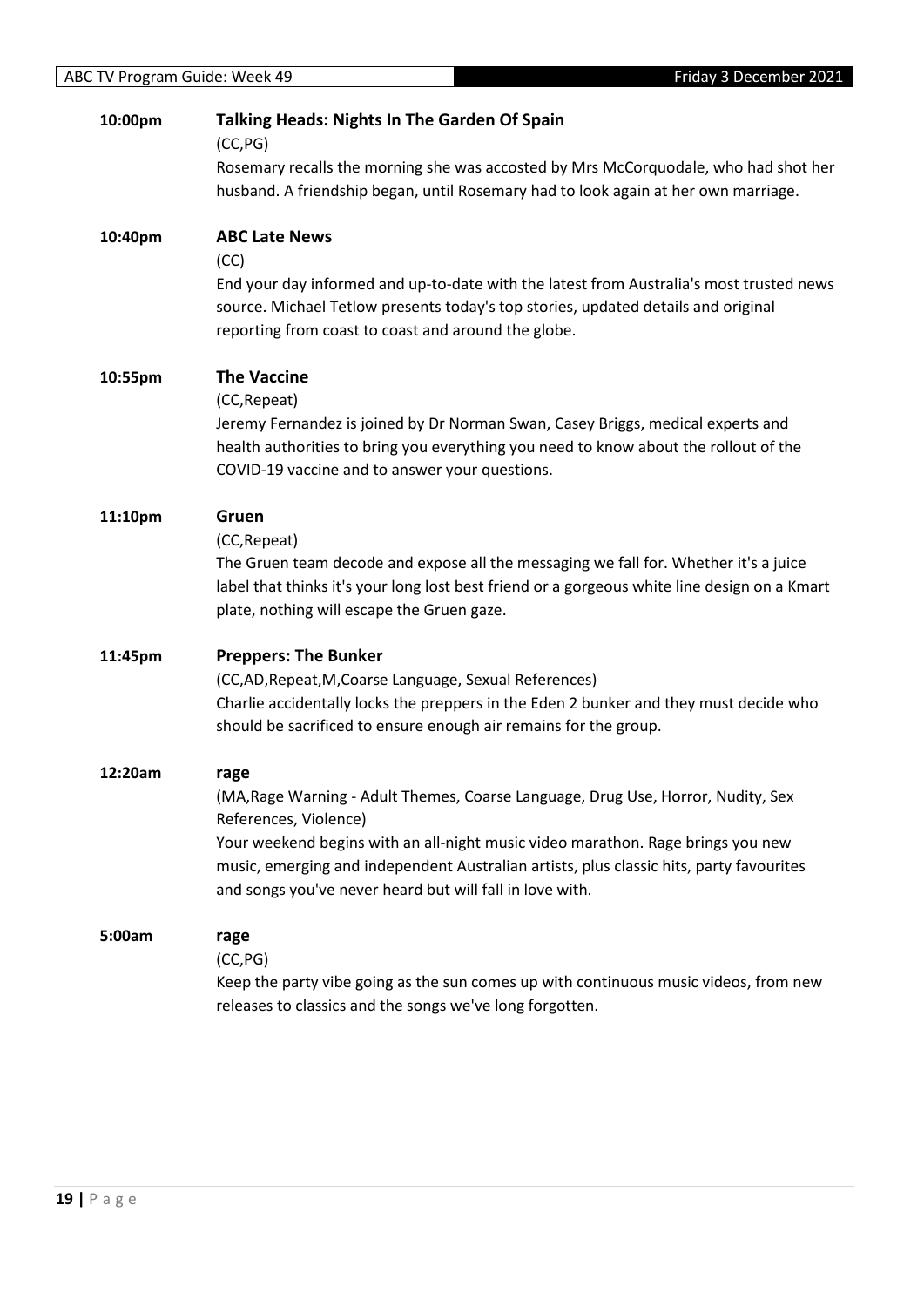## <span id="page-19-0"></span>**Saturday, 4 December 2021**

| 6:00am  | rage<br>(CC, PG)<br>Your weekend starts here as rage counts down the hottest music videos of the week,                                                                                                                                  |
|---------|-----------------------------------------------------------------------------------------------------------------------------------------------------------------------------------------------------------------------------------------|
|         | with the latest chart toppers and brand new hit predictions.                                                                                                                                                                            |
| 7:00am  | <b>Weekend Breakfast</b><br>(CC)                                                                                                                                                                                                        |
|         | Start your weekend informed and fully up-to-date as Johanna Nicholson and Fauziah<br>Ibrahim bring you the latest news, in-depth analysis, politics, interviews, weather,<br>culture and global affairs. Plus sport with Jared Coote.   |
| 10:00am | rage<br>(CC, PG)                                                                                                                                                                                                                        |
|         | Keep the party vibe going every Saturday morning with wall-to-wall music videos, from<br>classic hits and long-forgotten tracks from the rage vault, to the latest new releases and<br>special features.                                |
| 11:00am | rage Guest Programmer<br>(CC, PG)                                                                                                                                                                                                       |
|         | For over 30 years rage has been showcasing a diverse range of music videos from Aussie<br>and international artists. Features special guests who program their favourites and<br>themed specials. #WatchingRage                         |
| 12:00pm | <b>ABC News At Noon</b><br>(CC)                                                                                                                                                                                                         |
|         | Miriam Corowa presents the latest from ABC News, following today's top stories and<br>coverage of events as they unfold. Plus original reporting, expert analysis and all the<br>updated news, sport, weather and information you need. |
| 12:30pm | <b>Midsomer Murders: The Flying Club</b><br>(CC, Repeat, M, Violence)                                                                                                                                                                   |
|         | When the owner of Finchmere Airfield is dropped from a plane to meet a gruesome<br>death, Barnaby and Nelson find the exciting world of stunt pilots and military heroes<br>hides many dark secrets.                                    |
| 2:00pm  | <b>Restoration Australia: Egan House, NSW</b><br>(CC,AD, Repeat, PG)                                                                                                                                                                    |
|         | Hardware store owners Jo and Digby McNeil took on more than just the restoration of a<br>heritage home in Inverell, NSW, when they bought an historic 'job lot' that included a<br>convent and an old boys' boarding school.            |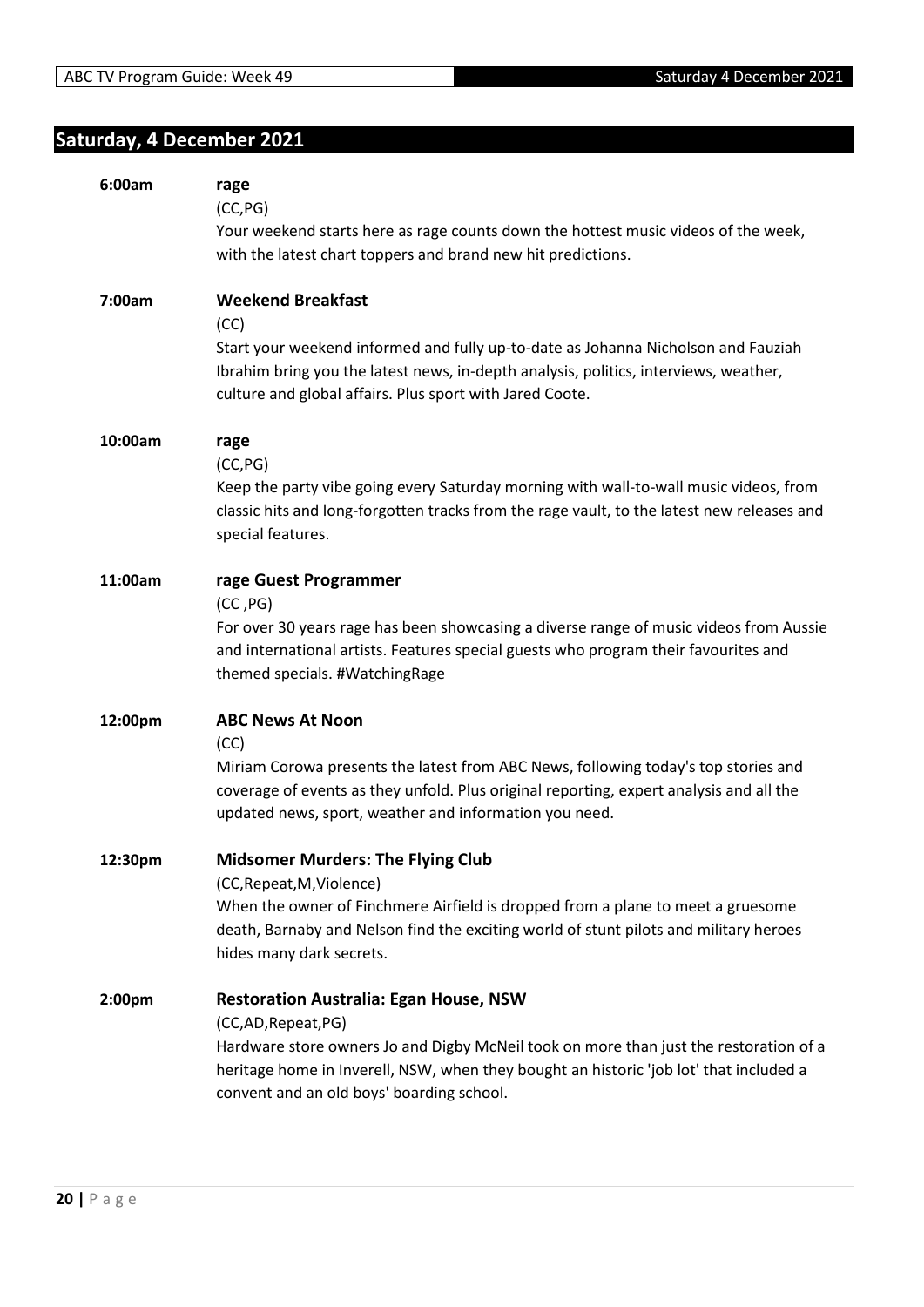| 2:55pm             | <b>Dream Gardens: Avalon</b><br>(CC, Repeat, PG)<br>Justine and Greg are busy with three kids and high-pressure jobs that often take them<br>away from home. It's their dream to have a garden sanctuary to escape, relax and<br>recharge in. Can they find sanity from the insanity?                  |
|--------------------|--------------------------------------------------------------------------------------------------------------------------------------------------------------------------------------------------------------------------------------------------------------------------------------------------------|
| 3:30pm             | <b>Rick Stein's Secret France</b><br>(CC, Repeat, G) Final<br>Rick Stein approaches the end of his meander through France with a final glance at the<br>culinary delights of the Languedoc, and he makes a confit tomato and aubergine tarte<br>tatin. (Final)                                         |
| 4:30pm             | Landline<br>(CC)<br>For 30 years Landline has been telling stories from the paddock to plate, covering crops,<br>climate, controversies and the characters of rural Australia. Connecting the city to the<br>country since 1991. Presented by Pip Courtney.                                            |
| 5:00pm             | <b>TBA</b>                                                                                                                                                                                                                                                                                             |
| 7:00pm             | <b>ABC News</b><br>(CC)                                                                                                                                                                                                                                                                                |
| 7:30pm             | <b>The Larkins</b><br>(CC,M,Sexual References)<br>Mariette has agreed to stay for the summer and with the arrival of Charley and Tom<br>Fisher her heart is being pulled in many directions.                                                                                                           |
| 8:20pm             | <b>Ridley Road</b><br>(CC,AD,M,Violence)Final<br>Vivien is trapped amongst the National Socialists. With time running out Vivien risks<br>everything to make one last attempt to sabotage the fascists without being caught.<br>(Final)                                                                |
| 9:15 <sub>pm</sub> | <b>Total Control</b><br>(CC,AD, Repeat, MA, Coarse Language)<br>It's the day of the election - Alex and her team make a final push to win over the voters<br>of Freeman, but a family emergency sends the campaign into chaos. With Alex's chances<br>dashed, Rachel takes matters into her own hands. |
| 10:10pm            | <b>Call The Midwife</b><br>(CC, Repeat, M, Adult Themes)<br>Barbara's condition is not improving leaving her friends able to do nothing but wait for<br>more news. Dr Turner and Shelagh assist a man being held in a remand home whose<br>wife is pregnant, while Lucille makes some new friends.     |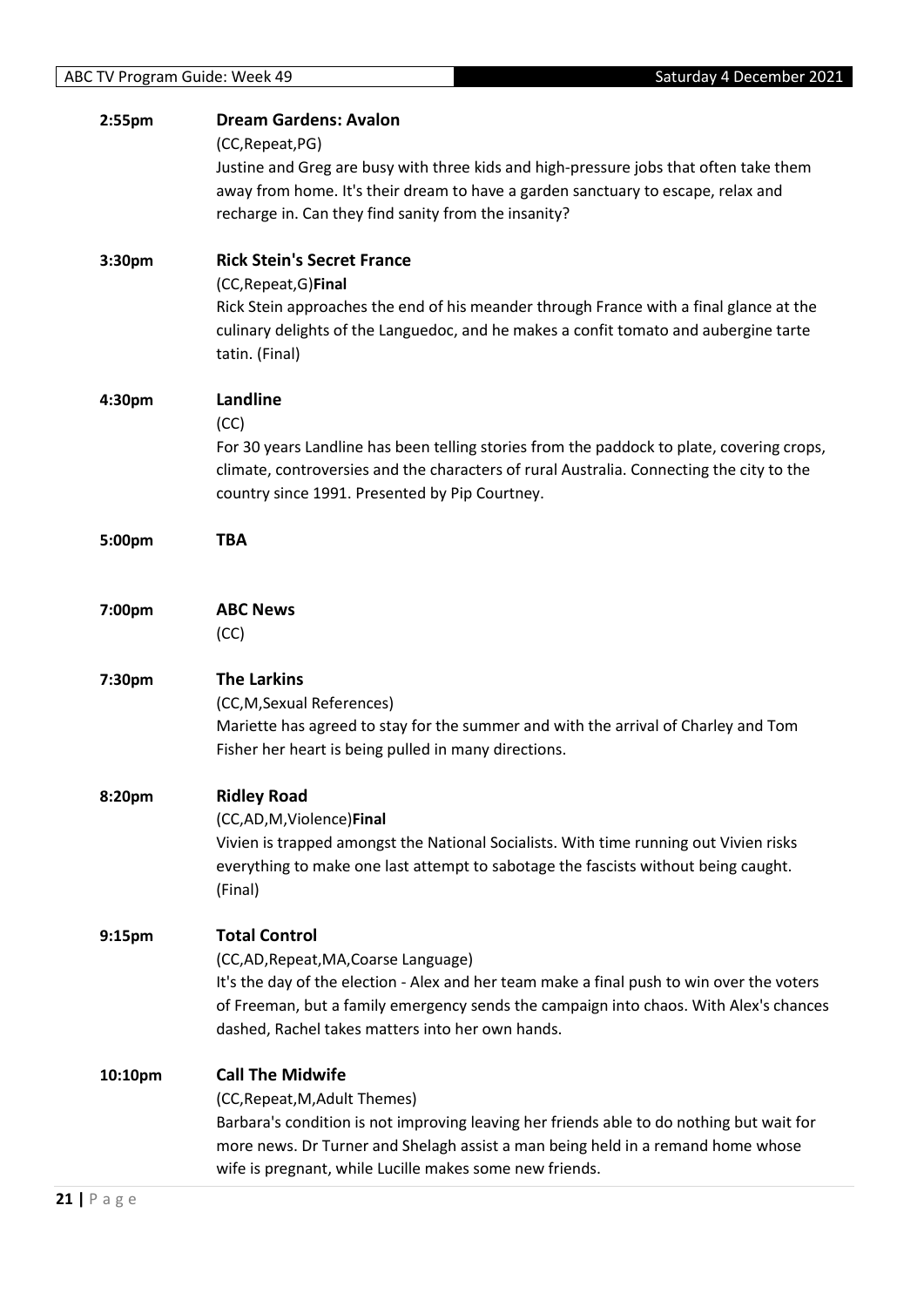| 11:10pm | <b>Father Brown: The House Of God</b><br>(CC, Repeat, PG)                                                                                                                                                                                                                                                                                                                     |  |
|---------|-------------------------------------------------------------------------------------------------------------------------------------------------------------------------------------------------------------------------------------------------------------------------------------------------------------------------------------------------------------------------------|--|
|         | Suspicions are aroused when the holiest house in Kembleford is linked to the death of a<br>wanton woman.                                                                                                                                                                                                                                                                      |  |
| 11:55pm | rage Guest Programmer<br>(MA, Rage Warning - Adult Themes, Coarse Language, Drug Use, Horror, Nudity, Sex<br>References, Violence)<br>Australia's longest running music TV show, rage is home to the biggest vault of music<br>videos from a diverse range of artists, genres and eras. Guest programmers curate an all-<br>night playlist of their all-time favourite clips. |  |
| 5:00am  | rage<br>(CC, PG)                                                                                                                                                                                                                                                                                                                                                              |  |

Keep the party vibe going as the sun comes up with continuous music videos, from new releases to classics and the songs we've long forgotten.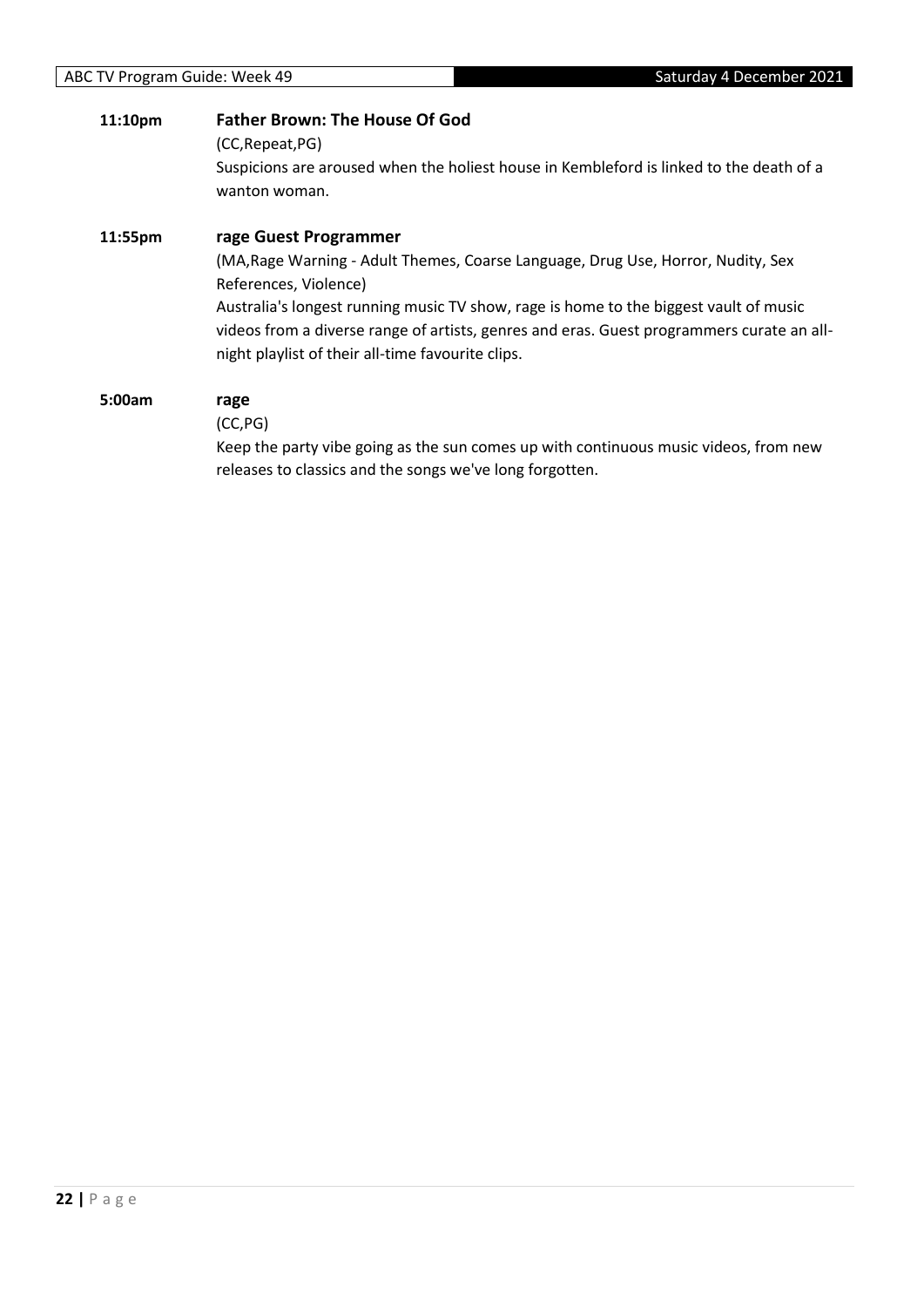# **Other States:**

## **Queensland**

| 3:30pm                 | Landline<br>(CC)<br>For 30 years Landline has been telling stories from the paddock to plate, covering crops,<br>climate, controversies and the characters of rural Australia. Connecting the city to the country<br>since 1991. Presented by Pip Courtney. |  |  |
|------------------------|-------------------------------------------------------------------------------------------------------------------------------------------------------------------------------------------------------------------------------------------------------------|--|--|
| 4:00pm                 | <b>TBA</b>                                                                                                                                                                                                                                                  |  |  |
| 6:00pm                 | <b>Rick Stein's Secret France</b><br>(CC, Repeat, G) Final<br>Rick Stein approaches the end of his meander through France with a final glance at the culinary<br>delights of the Languedoc, and he makes a confit tomato and aubergine tarte tatin. (Final) |  |  |
|                        | <b>Northern Territory</b>                                                                                                                                                                                                                                   |  |  |
| 3:30pm                 | <b>TBA</b>                                                                                                                                                                                                                                                  |  |  |
| 5:30pm                 | Landline<br>(CC)<br>For 30 years Landline has been telling stories from the paddock to plate, covering crops,<br>climate, controversies and the characters of rural Australia. Connecting the city to the country<br>since 1991. Presented by Pip Courtney. |  |  |
| 6:00pm                 | <b>Rick Stein's Secret France</b><br>(CC, Repeat, G) Final<br>Rick Stein approaches the end of his meander through France with a final glance at the culinary<br>delights of the Languedoc, and he makes a confit tomato and aubergine tarte tatin. (Final) |  |  |
| <b>South Australia</b> |                                                                                                                                                                                                                                                             |  |  |
| 4:30pm                 | <b>TBA</b>                                                                                                                                                                                                                                                  |  |  |
| 6:30pm                 | Landline<br>(CC)<br>For 30 years Landline has been telling stories from the paddock to plate, covering crops,<br>climate, controversies and the characters of rural Australia. Connecting the city to the country<br>since 1991. Presented by Pip Courtney. |  |  |